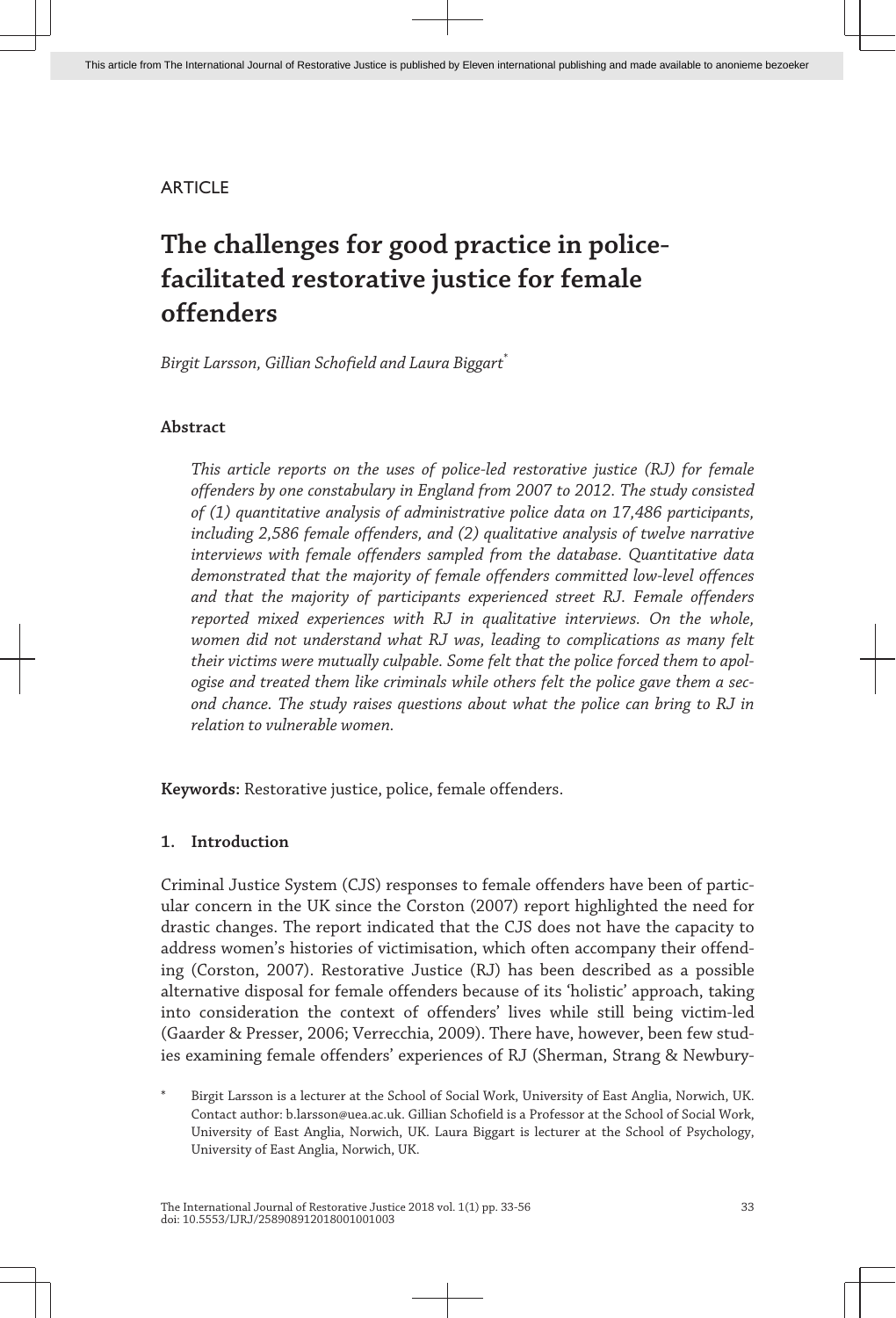Birch, 2008) barring some notable exceptions outside the UK where young male and female offenders' experiences have been compared either qualitatively or quantitatively (Daly, 2008; Hayes, 2005; Maxwell, Kingi, Roberston, Morris, Cun‐ ningham, 2004; Rodriguez, 2007). Together, these studies demonstrate complex findings: RJ may reduce young women's offending more than it does young men's (Hayes, 2005; Rodriguez, 2007) but young women may report more negative experiences in RJ than young men do (Daly, 2008; Maxwell et al., 2004).

This article uses a mixed-methods approach to examine police uses of RJ, the differences in uses of police RJ for male and female offenders, and female offend‐ ers' experiences of police RJ in one rural UK county from 2007 to 2012. This includes secondary analysis of administrative police data on 17,486 participants, including 2,586 female offenders, and narrative interviews with twelve female offenders, sampled from the database. The overall methodological approach is that of 'new political arithmetic', a two-step process involving analysis of big data followed by qualitative research in order to improve official work with vulnerable people (Smith, 2008: 335).

RJ, as a CJS intervention, has come far from the meeting between two young offenders and their victims in Ontario, Canada, in the 1970s (Zehr, 1990: 158). Forty years on, Aertsen, Parmentier, Vanfraechem, Walgrave and Zinsstag (2013: 2-3) have described it as,

a social movement with different degrees of self-criticism … [and] a field in its own right, looking for constructive ways of dealing with the aftermath of crime, while forming part of a wider socio-ethnic and political agenda.

This transformation is in part due to the open-ended nature as to what RJ should look like (Marshall, 1996). Advocates of RJ have, for example, frequently stated the field should be open to 'innovative' uses (Braithwaite, 2002) in order to allow practitioners to grow their practice in unique settings (Marshall, 1999). Despite this freedom, there are, however, core principles; according to the United Nations, the most crucial are '(a) an identifiable victim, (b) voluntary participa‐ tion by the victim, (c) an offender who accepts responsibility for his/her criminal behaviour, and (d) non-coerced participation of the offender' (Dandurand & Griffiths, 2006: 8).

While RJ practices have remained diverse, including circles, conferences and victim–offender mediation in community, school and CJS settings (see McCold, 2006; Shapland, Robinson & Sorsby, 2011), the focus of this study is police-led RJ. Police-led RJ originated in Australia and developed from family group confer‐ encing models (McCold, 2006: 32-33). Since then, police-led RJ has been used in the US, UK, Australia, Canada and elsewhere (see, e.g. Chatterjee & Elliot, 2003; Hoyle, Young & Hill, 2002; McCold & Wachtel, 1998; O'Mahony & Doak, 2004; Sherman, Strang & Woods, 2000). Supporters propose that police facilitators can ensure the growth of RJ in the CJS through their practice (McCold & Stahr, 1996) and may improve the relationship between the police and the community longterm (Alarid & Montemayor, 2012).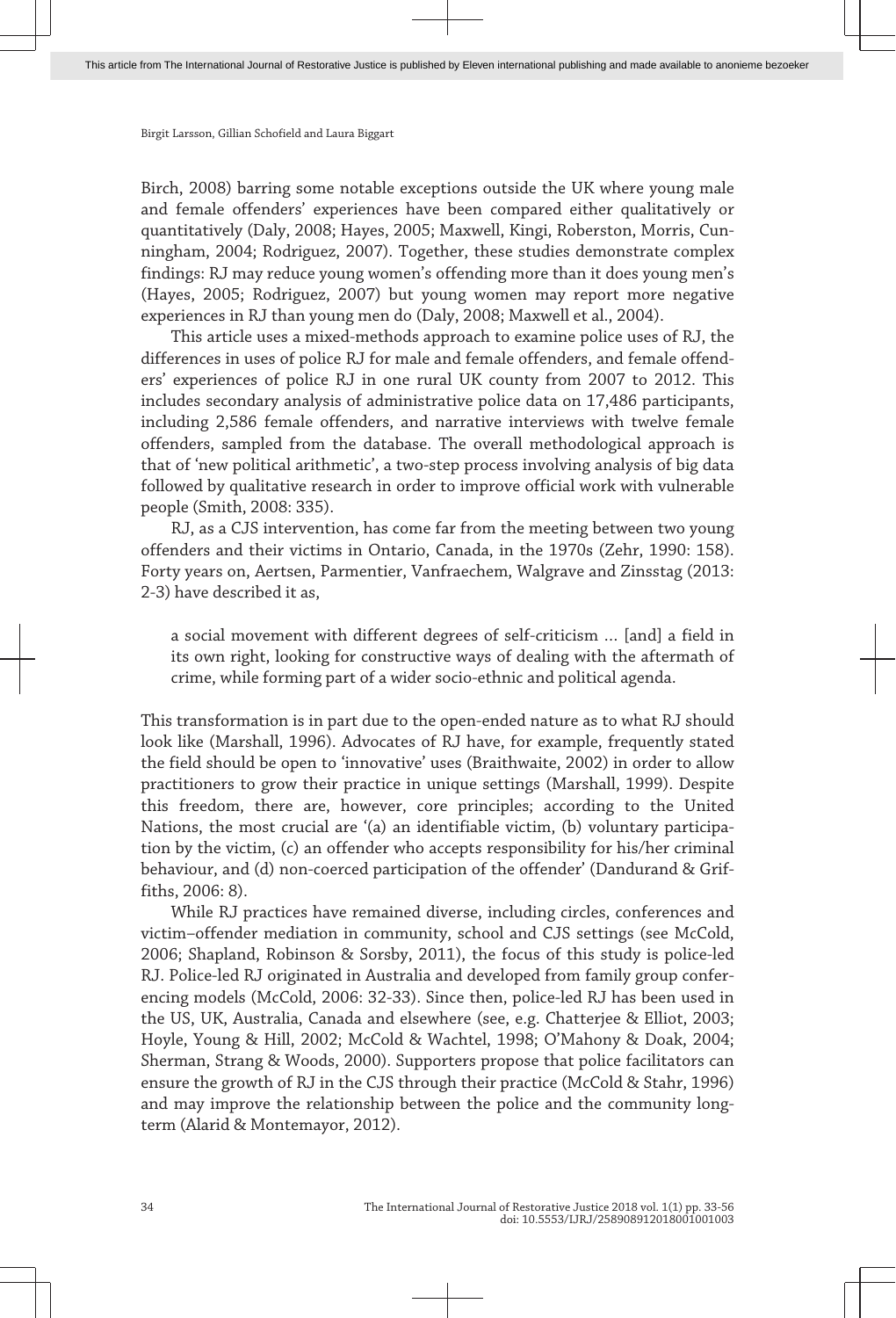Evaluations of police-led RJ, however, have been mixed. One of the first police-led RJ programmes evaluated in the US concluded that victims and offend‐ ers viewed police officers as capable of running conferences with a range of bene‐ fits (McCold & Wachtel, 1998). This was after two trainings by the researchers; however, as they initially noted, police were not 'restorative' enough (McCold & Wachtel, 1998). An evaluation of the Thames Valley experiment in the UK involving interviews with participants and observations of conferences by researchers supported the findings that police officers *could* be good facilitators, although the authors identified a number of problematic areas (Hoyle et al., 2002). They found, for example, that individual police officers' skills as facilitators differed and that police may have been more punitive towards young offenders than adult offend‐ ers (Hoyle et al., 2002). In their research on two police-led RJ programmes involv‐ ing juvenile offenders in Northern Ireland, O'Mahony and Doak (2004) found evidence of net-widening, with RJ used for very minor offences. A 2012 report on the uses of RJ by police, probation and youth offending teams in six counties in the UK revealed some further concerns, including 'widespread inconsistency in the implementation of RJ initiatives across the whole criminal justice system, with conflicting terminology and a lack of understanding of the principles of RJ' (Criminal Justice Joint Inspection, 2012: 11). In sum, research on police-led RJ in the UK has found that as RJ for low-level offences is up to the discretion of, and facilitated by, individual officers, when their understanding of RJ is lacking, then this is evidenced in their practice (Criminal Justice Joint Inspection, 2012; Cutress, 2015; Shapland, Crawford, Gray & Burn, 2017; Stockdale, 2015). At its worst, this may include net-widening (Criminal Justice Joint Inspection, 2012; O'Mahony & Doak, 2004) and ignoring the 'voluntary' aspect of RJ (Shapland et al., 2017: 22). At its best, however, police-led RJ has reduced the criminalisation of children in residential care by over 50 per cent in some UK counties (Criminal Justice Joint Inspection, 2012: 25).

Of particular relevance to this study is research on female offenders. Women who offend are particularly vulnerable; they are more likely to have spent time in the care system due to higher rates of neglect and abuse (Arnull & Eagle, 2009; Sharpe, 2012; Williams, Papadopoulou & Booth, 2012), and they have higher lev‐ els of mental health problems than boys and men (Light, Grant & Hopkins, 2013). While the literature on the vulnerabilities of both women and girl offend‐ ers overlap, girl offenders are particularly at risk of being pulled into the CJS due to net-widening for a range of minor offences (Burman & Batchelor, 2009) but especially for traditionally 'unfeminine' offences such as assault (see review by Himmelstein & Bruckner, 2011). Nearly 30 years on from Chesney-Lind's (1989) research describing the criminalisation of girls through statutory offences such as running away from abusive homes, links are still being drawn between childhood trauma and girls' arrests. Sharpe (2012: 62), for example, through interviews with 52 young women involved in the CJS in the UK, makes connections between girls' experiences of family conflict and convictions for 'offending' at home. On top of this, girls who offend often grow up in neighbourhoods with few prosocial peers and opportunities (Sharpe, 2012), leading them to join friendship groups where offending is normalised (Joe & Chesney-Lind, 1998; Sharpe, 2012) and to form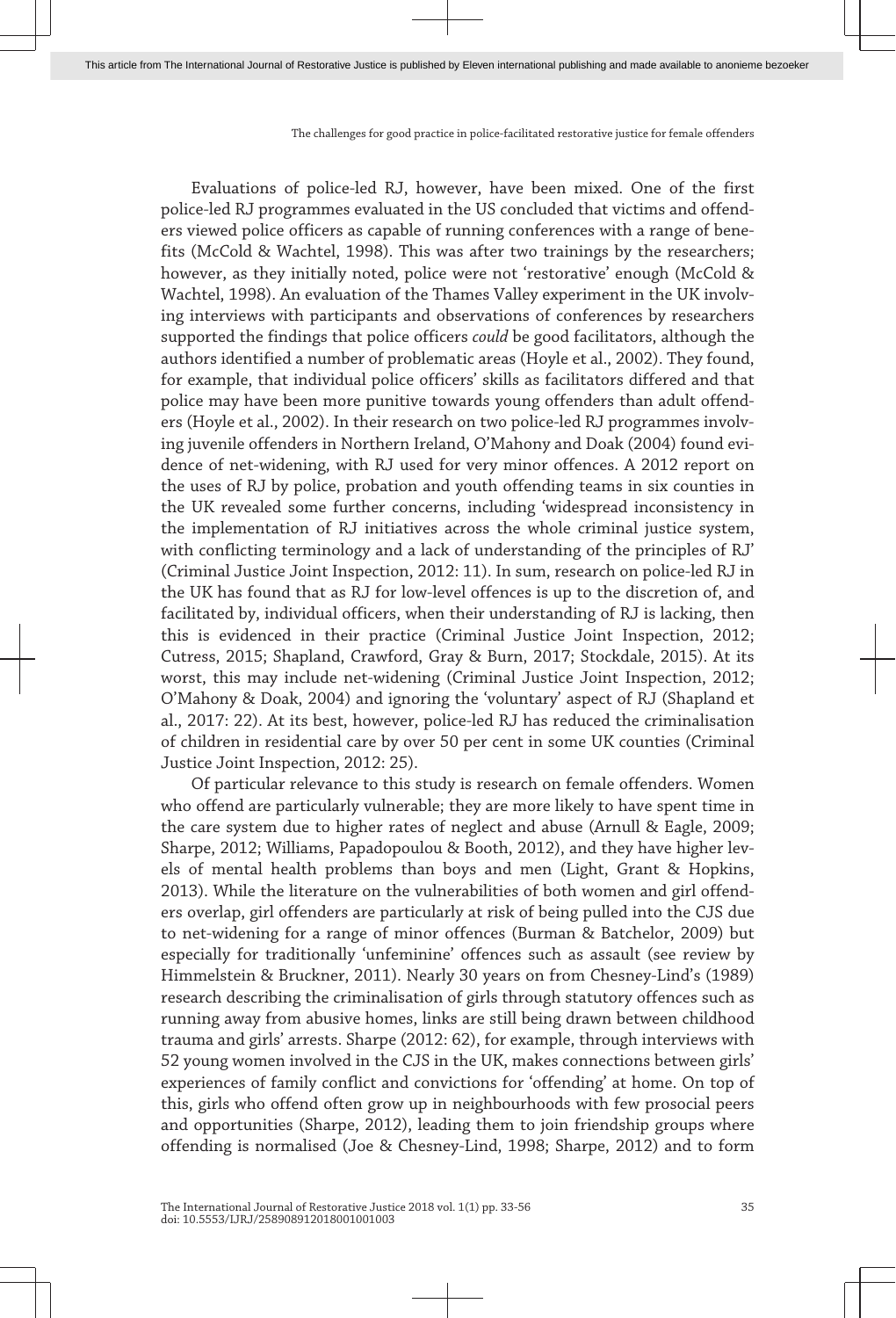'relationships' with partners who exploit them (Cockbain & Brayley, 2012). Given the context of their lives and 'poly-victimisation' (DeHart & Moran, 2015), young women's offending is increasingly depicted in the research literature as 'normal' or a display of agency (Batchelor, 2005; Henriksen & Miller, 2012; Sharpe, 2012) as are their 'difficult' attitudes (Alder, 2000; Sharpe, 2012).

In response to such research, feminist writers have advocated for RJ as a CJS disposal for female offenders (Gaarder & Presser, 2006; Verrecchia, 2009). Research on how they experience RJ, however, is scarce due to the low number of female offenders participating in RJ (Miles, 2013; Sherman et al., 2008). Daly (1996), (cited in Daly & Stubbs, 2006), in one of the few studies to examine gen‐ der across roles in RJ, for example, found that women most often participated as victim or offender supporters rather than as victims or offenders. Miles' (2013: 33) interviews with twelve practitioners working with female offenders in the UK suggested that low participation in RJ may be due to some professionals' concerns about female offenders' vulnerability *and* their 'manipulative' behaviour.

Further, major evaluations of RJ rarely discuss differences in outcomes by gender (Elis, 2005; Daly & Stubbs, 2006). Two RJ studies have, however, shown some intriguing outcomes. In a re-evaluation of McCold and Wachtel's (1998) Bethlehem, Pennsylvania study, for example, Hayes (2005) found RJ was more effective in lowering recidivism for young women than young men. A second American study (Rodriguez, 2007: 369), comparing juvenile offenders over 24 months after RJ and/or court, identified the same finding: girls were less likely to re-offend than boys, but girls who experienced RJ were less likely to re-offend within a two-year period than girls who experienced a court process for a similar offence.

Two qualitative studies from Australia and New Zealand, which include young female offenders' own accounts of their experiences of RJ, add to the complexity. Maxwell et al. (2004) analysed family group conferences involving young offenders in New Zealand from 1998 to 2003, which were facilitated by youth justice coordinators and attended by police officers. The authors reported that unlike young men who rated their conferences positively, young women saw less benefit to the process and, specifically, mentioned feeling dissatisfied with their interactions with the police. The authors proposed that these differences in satisfaction and expectations may have been due to a combination of the girls in the sample being more vulnerable and having committed less serious offences, which they may not have felt warranted RJ.

Daly (2008) has, to date, offered the most in-depth analysis of young female offenders' thoughts on RJ, as part of a larger study on young offenders' participa‐ tion in RJ. The South Australia Juvenile Justice Conferencing Scheme, in which the girls participated, involved facilitation by a youth justice coordinator who was accompanied by a police officer (Daly, 2001). Through researcher observation of conferences and interviews with girl offenders, Daly (2008) identified similar negative attitudes amongst young women to those reported by Maxwell et al. (2004). The researchers, for example, described the young women as 'less often remorseful … more defiant and less likely to apologise spontaneously to victims' than young men (Daly, 2008: 114). Daly further identified that violent offences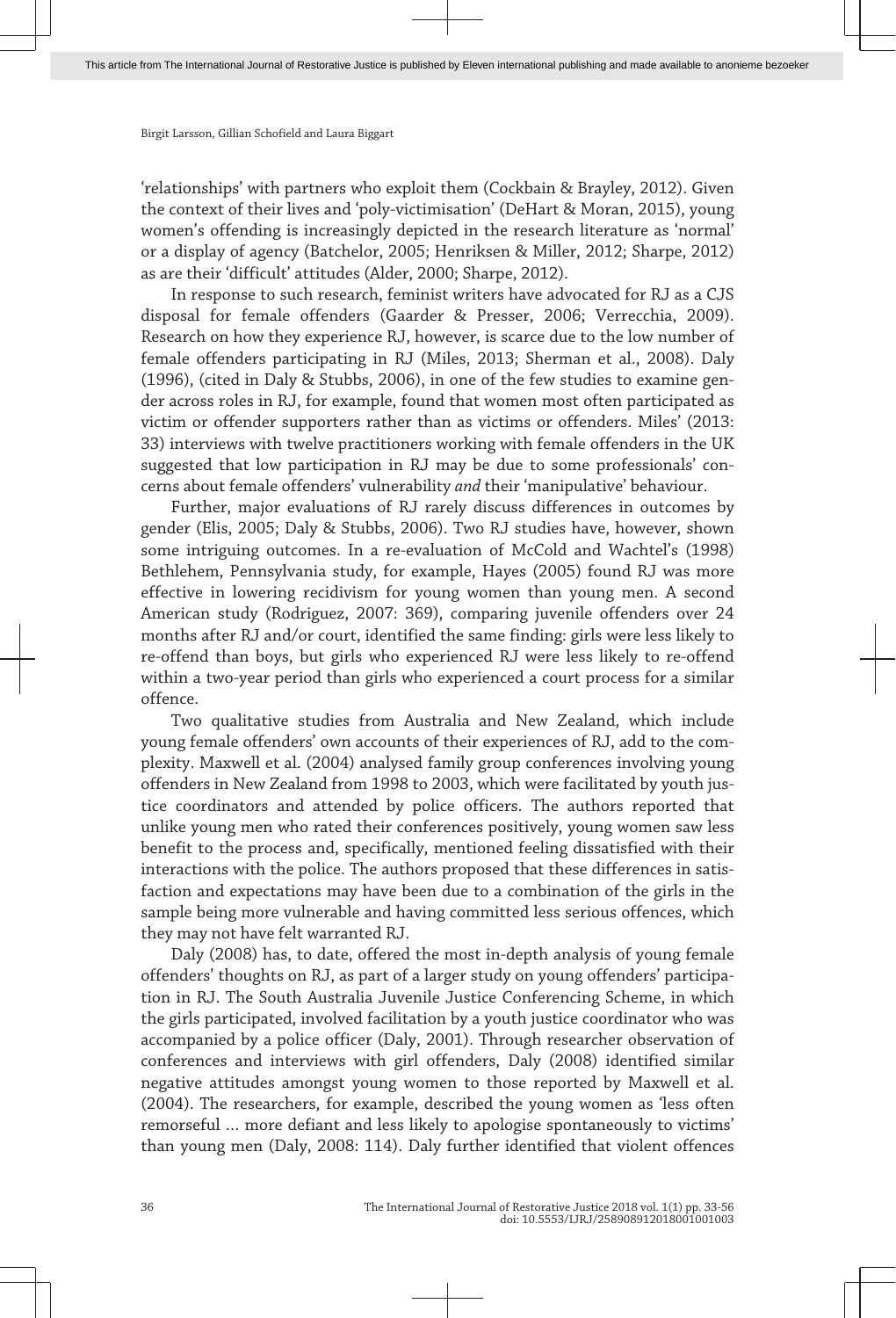involving other young women, whom the offenders had known prior to the assault, resulted in particularly difficult outcomes due to victim blaming. While as Daly (2013) suggests, such attitudes are understandable given women's previous victimisation and relationships with their victims, victim blaming does not fit the ethos of RJ (Daly, 2013; Dandurand & Griffiths, 2006; Shapland, 2013).

A recent UK study, on behalf of the Restorative Justice Council by Osterman and Masson (2016), focusing on women only presents a more positive picture of RJ for female offenders. The authors interviewed fourteen female offenders between the ages of 15 and 60 who had mainly committed acquisitive offences. On the whole, the women said that RJ provided them with a sense of pride for taking part. This was in spite of some of them feeling ill-prepared for the confer‐ ence and finding themselves outnumbered in the room on the day. The authors did not specify who facilitated these conferences or their level of RJ knowledge/ training; recruitment took place through 75 locations providing RJ in the UK and the Restorative Justice Council's professional network of practitioners.

Outstanding questions from the literature relate to the fit between the prin‐ ciples of RJ and the way the police practice it; how RJ is used for female offenders generally and by the police specifically; and finally, what the benefits/risks of RJ are for female offenders. This research sought to address some of these gaps through the following questions:

- How was police-led RJ used for female offenders in this county compared to male offenders?
- How did female offenders feel about their offences, victims and police-led RJ?

## **2. Methods**

#### *2.1 Sample*

This study examined police uses of RJ for female offenders in one UK county from 2007 to 2012. The county was chosen because the constabulary had integrated RJ into their policing and had kept records of their cases.

According to the force protocol on RJ, which was made available to the researchers, RJ, in the form of either street RJ or conferences, was offered for low-level crimes and non-crimes; Antisocial Behaviour (ASB), defined as acting 'in a manner that caused or was likely to cause harassment, alarm or distress to one or more persons not of the same household' (Crime and Disorder Act, 1998: 2); and could be used as a crime prevention step for young people, including those under the age of criminal responsibility (10 in the UK). Street RJ was described as a meeting between a police officer and an offender, often immediately after the incident and/or at the site of the incident, and was deemed to be appropriate for minor offences frequently encountered by the police (shoplifting, criminal damage, assault) involving fewer than four people. These four persons could include victims or support persons, if appropriate. Conferences, led by police officers and attended by a greater number of people, involved more planning and were inten‐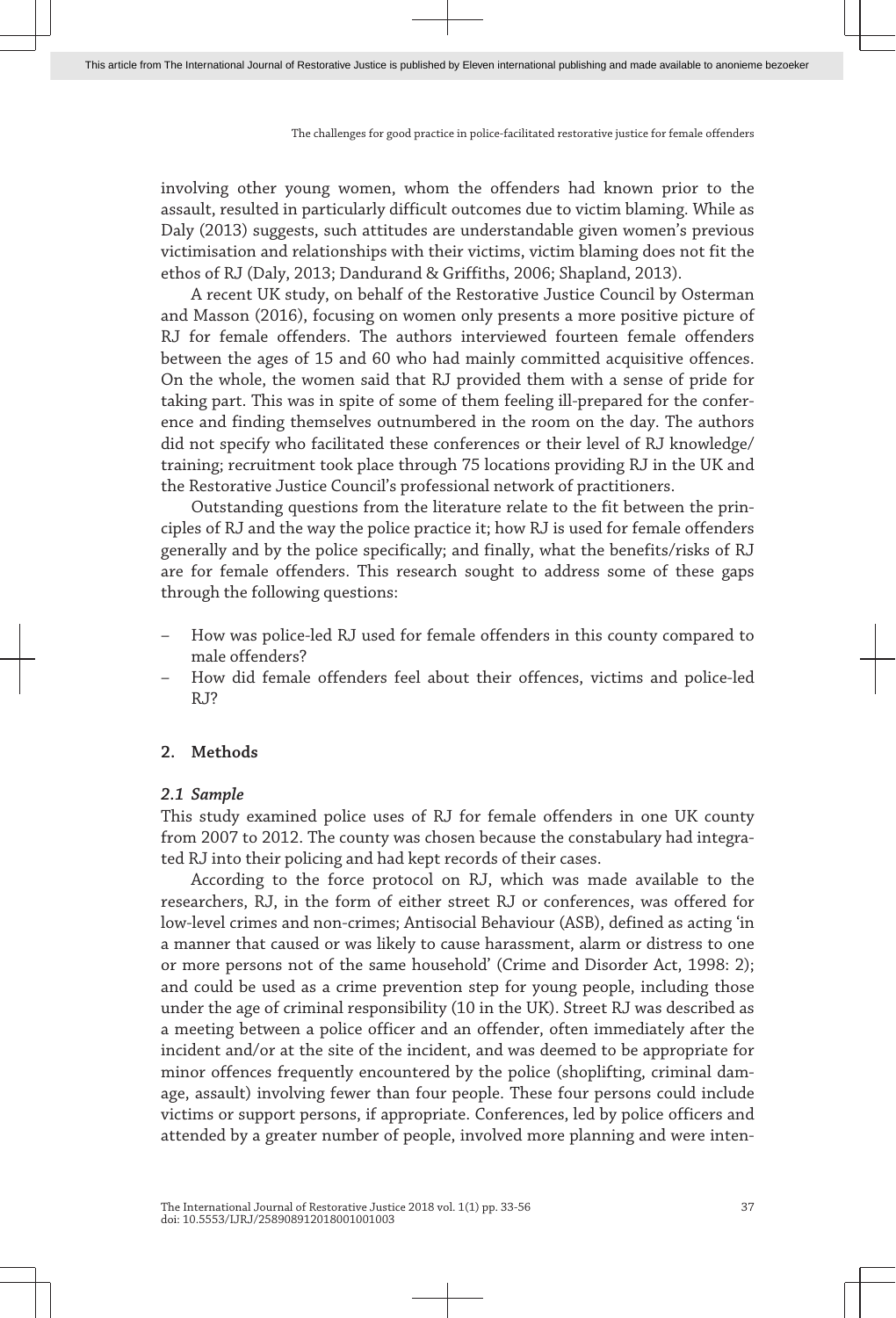ded for more serious offending. Police-led RJ could be the sole disposal of any low-level offence for young people or adults; could be offered alongside Penalty Notices for Disorder and Reprimands for young people; and could be an element of conditional cautions, cautions and Penalty Notices for Disorder for adults (in the form of restorative approaches).

The research took place prior to the revision of the Victims Code of Practice when information on RJ became an 'entitlement' for victims (Crown Prosecution Service, n.d.; Ministry of Justice, 2015: 35). RJ was instead offered to victims if and when the police felt the case, and the offender, met the requirements of RJ. According to the force protocol, such decisions could be based on factors such as the offender's age, previous offending, current offence and previous participation in RJ.

The researchers were provided with access to the anonymised police RJ database. Permission was also granted to sample female offenders between the ages of 18 and 30 from the database, with the assistance of a civilian administrator work‐ ing for the police, for qualitative interviews.

## *2.2 Quantitative data set and variable coding*

As administrative data is often not 'ready' to be analysed and may contain inconsistencies as well as missing data (Gorard, 2012; Smith, 2008), the data was cleaned and coded over a six-month period prior to analysis.

Once the data was prepared, two master files were created, one involving all participants and the other involving offenders. The following variables were derived for general participants (*N* = 17,486): gender, age, ethnicity, role in the process and relationship. Variables in the offender file (*N* = 7,030) included: gender, age, ethnicity, incident type, type of offence and type of RJ.

# *2.3 Qualitative participant recruitment and analysis*

As the database had been anonymised, the researchers supplied the civilian administrator with ID numbers for female offenders aged 18-30 who had participated in RJ. These parameters were selected to capture a range of offending and RJ experiences. The researchers also supplied the administrator with text about the research for phone calls and letters. The administrator attempted to phone or send letters to 168 women. Of the women the administrator successfully reached via phone, four consented to speak directly with a researcher. Twelve women contacted a researcher by text or email, having received a letter. Out of these sixteen, twelve women were interviewed, reflecting a response rate of 7%.

The low response rate was in part due to participants' contact details chang‐ ing over the past five years, but may also have been due to a representative of the police contacting the women. The letter explained that the researchers did not work for the police; however, in the initial conversations between the researchers and the women, some expressed concerns that the police had contacted them. The women were reassured in person that the research study was independent from the police and that their views would be anonymised.

As literature on RJ highlights that many major life changes happen in young people's lives, making it difficult to determine RJ's impact, particularly when fol‐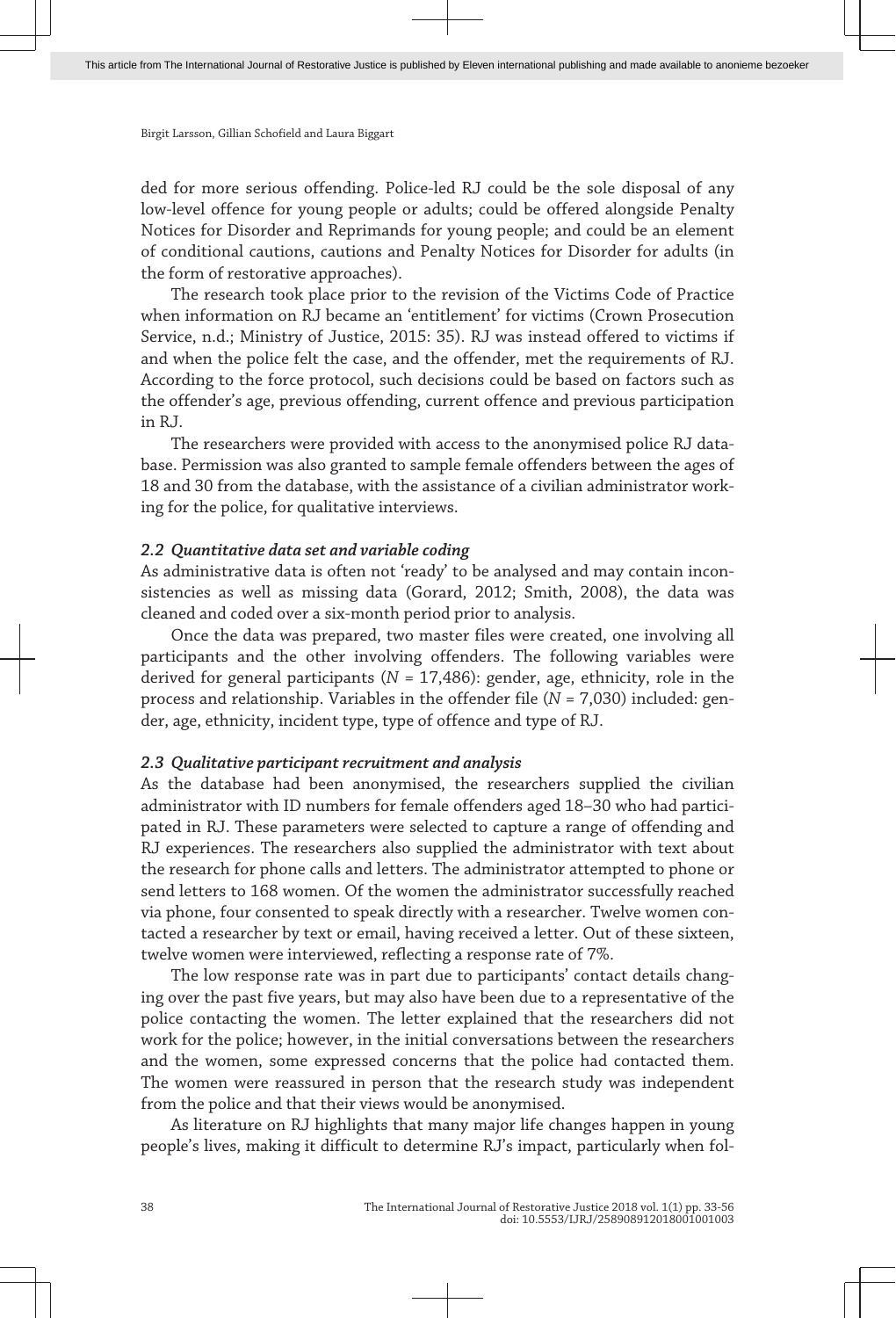lowing up a few years after RJ (Hoyle et al., 2002; Maxwell et al., 2004), and as RJ is described as being about 'storytelling' (Umbreit, 1998; Gaarder & Presser, 2006), narrative interviews were chosen. Narrative interviews have in recent years become a burgeoning research method within criminology (Presser, 2009), producing novel insights into complex topics such as desistance (Maruna, 2001) and extreme violence (Presser, 2012; Sandberg, 2013). Because narrative inter‐ views give participants the opportunity to guide the direction of 'talk' (Riessman, 1993, 2008; Wengraf, 2001), the researchers hoped the interview format would give women the freedom to explore a variety of topics that might be important to them, including offending, desisting and RJ.

The recruitment materials made clear that the researchers had an interest in women's whole lives as context to participating in RJ. The letters read:

I'm looking for 20 young women between the ages of 18-30 who are willing to talk to me about their lives, and tell me their thoughts on young women and offending as well as restorative justice.

The interview followed formats recommended by Riessman (1993) and Wen‐ graf (2001), beginning with an opening question of 'Can you tell me about your life?' and followed by prompts such as, 'What were things like when you were young?' The women differed in how much they spoke about various parts of their lives. Two women focused mainly on the present, their offence and RJ, while oth‐ ers spoke at length about their childhoods, making connections between this and later offending. The interviewer emphasised to the women that they could decide what they spoke about.

The women chose to be interviewed at home, coffee shops or at the university. The interviews resulted in detailed transcripts about the women's lives, which were analysed thematically and narratively. Thematic analysis allows themes to emerge from the interview material (Braun & Clarke, 2006) while nar‐ rative analysis may include a focus on language within an excerpt of text or theme (Daiute & Lightfoot, 2004). Thematic and narrative analysis, used together, can provide a 'top-down' overview alongside in-depth, further analysis (see Shukla, Wilson & Boddy, 2014: 5). Qualitative analysis on the women's experiences in RJ is presented in this article, alongside the quantitative findings. The qualitative and quantitative findings are then considered alongside each other in the discussion.

## **3. Quantitative findings**

The administrative database provided an overview as to how the constabulary used RJ and for whom. As discussed in the methods section, however, the data contained a number of errors, missing data and inconsistencies. Importantly for this analysis, in terms of missing data, there were no significant differences in key offending variables for gender. Multivariate analysis is not presented in this arti‐ cle primarily because the data was not normally distributed and because of the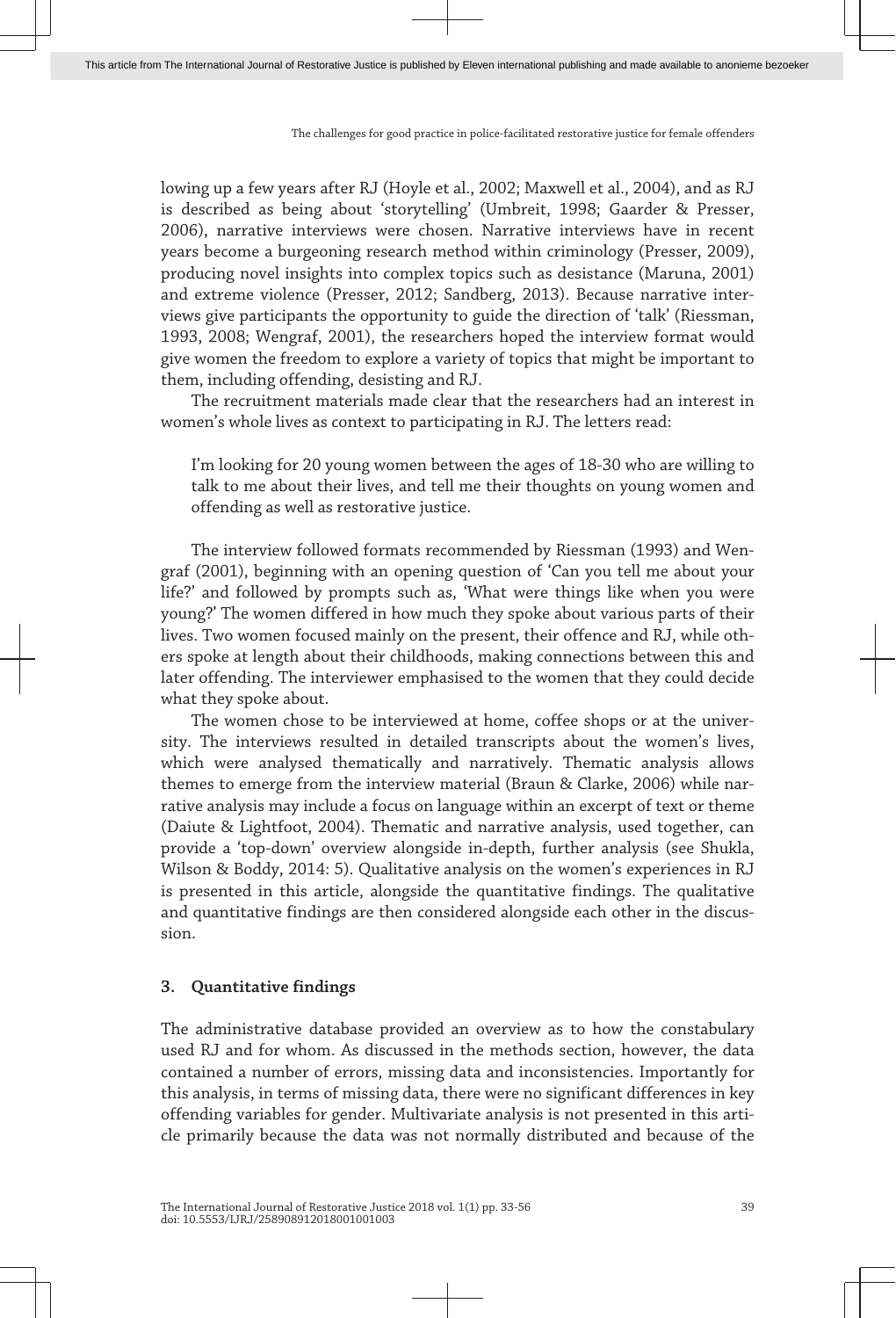reliability of some of the variables within the data set (i.e. large amounts of miss‐ ing data). Outcomes of RJ are also not included, as the researchers only had access to notes on individualised RJ agreements rather than more general out‐ comes/disposals relating to the CJS. For these reasons, the quantitative section will provide an overview of police RJ through descriptive statistics as well as a non-parametric comparison of male and female offenders for key variables where data was sufficient.

#### *3.1 RJ participants*

Between the years of 2007 and 2012, 17,486 individuals (victims, offenders, sup‐ port persons and others) participated in police-led RJ. This included 8,099 women (46.3%), 9,000 men (51.5%) and 387 persons of an unknown gender (2.2%). Of these participants, 69.6% (*N* = 12,165) identified as white British, 2.4% (*N* = 419) identified as from another white background, and 2.0% (*N* = 350) self-identified as minority ethnic. A further 0.5% (*N* = 79) were identified by the police as white and 0.0% (*N* = 5) were identified by the police as minority ethnic. 25.5% (*N* = 4,463) of the ethnicity data was missing. The ethnic make-up of par‐ ticipants reflected the population of a predominantly white county (ONS, 2012).

40.2% (*N* = 7,030) of the participants were offenders; 28.4% (*N* = 4,961) were victims; 0.0% (*N* = 8) were identified as both victims and offenders; 18.7% (*N* = 3,274) were offender supporters; and 5.8% (*N* = 1,011) were victim supporters. The remaining 6.9% (*N* = 1,202) were unidentified supporters and witnesses, appropriate adults or professionals such as interpreters and police officers. Due to data recording practices, it was not possible to identify for whom unidentified supporters and professionals were present (i.e. victims or offenders).

The majority of women in the database participated as offenders, followed by offender supporters, victims and then victim supporters. There were significant differences between men and women by role in RJ,  $(\chi^2)(14, N = 17,486)$  = 3288.268, *p =* .000) and as found by Daly (1996, cited in Daly & Stubbs, 2006), women, in particular, were more likely than men to take on supportive roles (see Table 1).

While the database contained a category on the relationships between participants in RJ, the category was left blank in 73.0% of the cases and did not specify whether relationships were with victims or offenders. The category was, therefore, mainly helpful in providing a flavour of types of relationships between participants. Familial relationships were commonly recorded, for example. Women participated as mothers, step-mothers, foster carers, sisters, daughters, aunts, wives, partners and ex-partners as well as in other roles. Mothers were often pres‐ ent in RJ, including as victims, potentially posing challenges for police facilitators, as offences between parents and children have been noted in the RJ litera‐ ture as particularly complex due to the unique power dynamics involved (Daly & Nancarrow, 2010).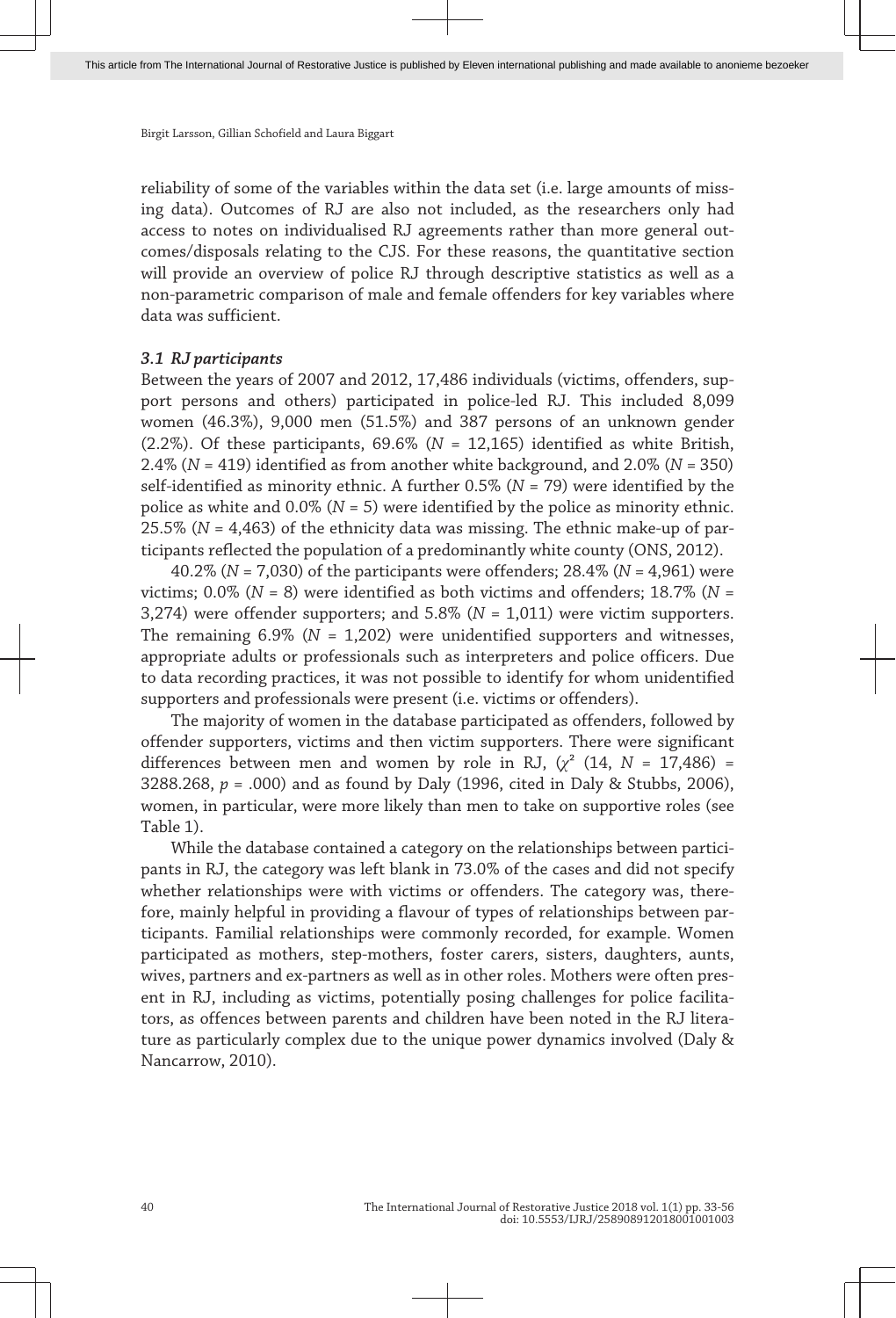| Role                | <b>Female</b> |             | Male  |             | Percentage of total |              |
|---------------------|---------------|-------------|-------|-------------|---------------------|--------------|
| <b>Offenders</b>    | 37.2%         | $N = 2.586$ | 62.8% | $N = 4.368$ | 40.7%               | $N = 6.954$  |
| <b>Victims</b>      | 43.5%         | $N = 2.133$ | 56.5% | $N = 2,766$ | 28.6%               | $N = 4.899$  |
| Victim supporters   | 65.1%         | $N = 655$   | 34.9% | $N = 351$   | 5.9%                | $N = 1.006$  |
| Offender supporters | 67.0%         | $N = 2.185$ | 33.0% | $N = 1,074$ | 19.1%               | $N = 3,259$  |
| Victim/offender     | 12.5%         | $N = 1$     | 87.5% | $N = 7$     | 0.0%                | $N = 8$      |
| Authority figures   | 57.7%         | $N = 226$   | 42.3% | $N = 166$   | 2.3%                | $N = 392$    |
| Other supporters    | 65.3%         | $N = 32$    | 34.7% | $N = 17$    | 0.3%                | $N = 49$     |
| Others              | 53.7%         | $N = 288$   | 46.3% | $N = 248$   | 3.1%                | $N = 536$    |
| Percentage of total | 47.4%         | $N = 8.106$ | 52.6% | $N = 8.997$ | 100%                | $N = 17.103$ |

*Table 1 Role in restorative justice by gender*

#### *3.2 Offender characteristics*

A total of 7,003 offenders were included in further analysis, after including per‐ sons who were described in the notes as offenders but whose 'role' had been left blank and excluding offenders who declined or failed to complete RJ. Of these individuals, 37.0% (*N* = 2,588) were female, 61.0% (*N* = 4,271) were male and 2.1% (*N* = 144) were of an unknown gender. 74.9% (*N* = 5,248) of these offenders self-identified as white British, 2.7% (*N* = 189) as from other white background and 2.4% (*N* = 165) as minority ethnic. Additionally, 0.0% (*N* = 2) persons were identified by police as 'black' and  $0.0\%$  ( $N = 1$ ) person was identified by police as 'white'. 20.0% (*N* = 1,398) of the offenders' ethnicities were missing. The difference between ethnicity type by gender was not significant,  $(\chi^2 (17, N = 6,859) =$ 15.638, *p* = .550).

The offenders ranged in age from 3 to 89; however, RJ was mainly used for young offenders. The mean age of all offenders in the sample was 19.98, with 62.1% (*N* = 4,124) of the cases involving young offenders between the ages of ten and sixteen (see Table 2). The mean age for male offenders was 20.31, and the mean age for female offenders was 19.49.

| Age                 |       | <b>Female</b> |       | Male        |       | Percentage of total |  |
|---------------------|-------|---------------|-------|-------------|-------|---------------------|--|
| Under 10            | 19.4% | $N = 33$      | 80.6% | $N = 137$   | 2.6%  | $N = 170$           |  |
| $10 - 16$           | 41.6% | $N = 1.717$   | 58.4% | $N = 2.407$ | 62.1% | $N = 4.124$         |  |
| $17 - 24$           | 30.1% | $N = 315$     | 69.9% | $N = 862$   | 15.8% | $N = 1.048$         |  |
| 25 and over         | 33.7% | $N = 438$     | 66.3% | $N = 862$   | 19.6% | $N = 1.300$         |  |
| Percentage of total | 37.7% | $N = 2.503$   | 62.3% | $N = 4.139$ | 100%  | $N = 6.642$         |  |

*Table 2 Offender age groups by gender*

# *3.2.1 Incident and offence type*

Incidents were classified in the database as crimes, non-crimes, local resolution, ASB, community resolution or traffic related. Of these categories, 77.9% of the incidents in the database were identified as crimes (*N* = 5,433), 8.5% as non-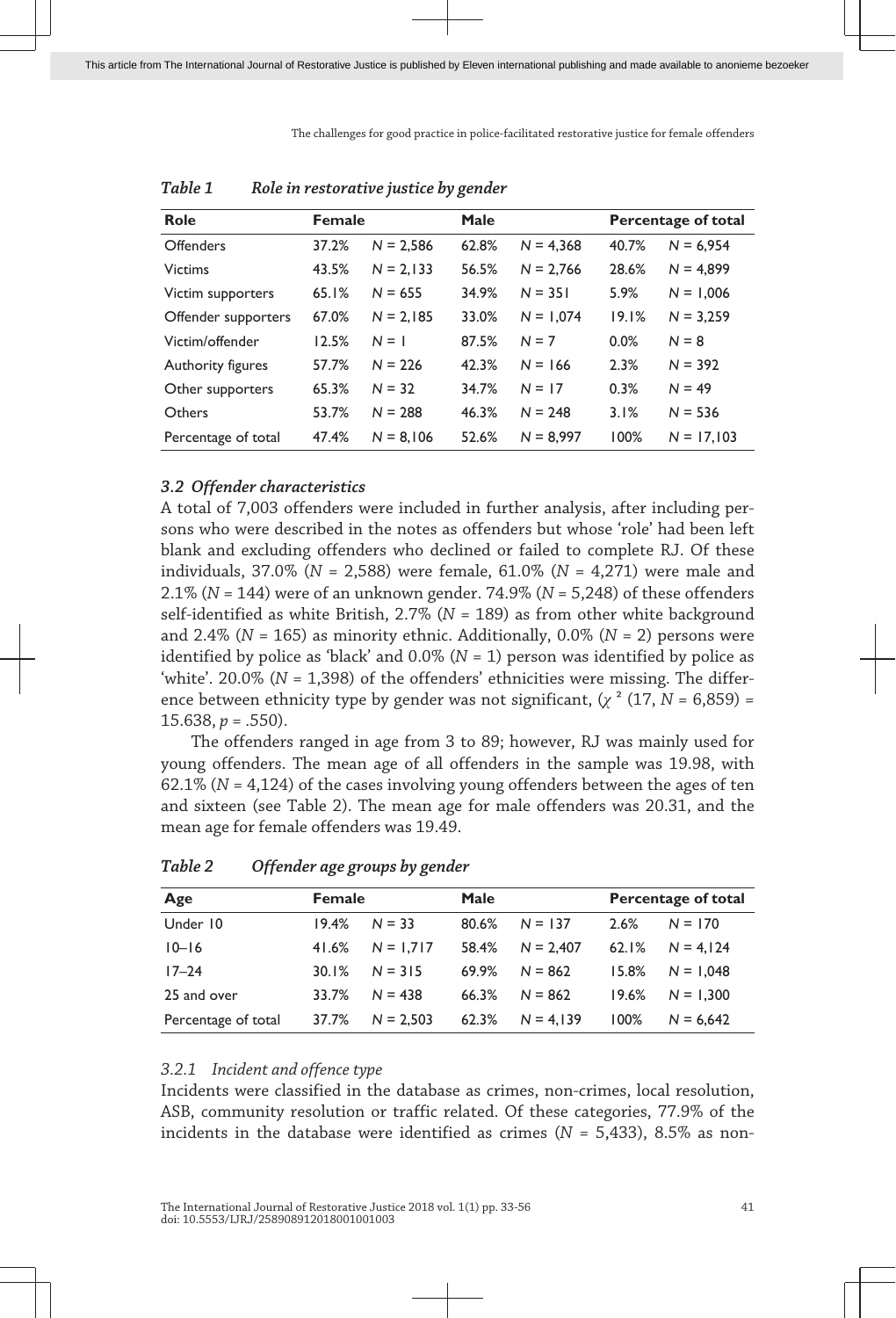crimes (*N* = 592), 6.4% as local resolution (*N* = 449), 5.6% as ASB (*N* = 392), 1.1% as community resolution (*N* = 76) and 0.5% (*N* = 33) as traffic. 0.4% had no label and were recorded as missing (*N* = 28).

The database originally contained 677 offence types, which included misspellings. These were reduced to 95 with the aid of police-recorded offence types (Home Office, 17 July 2014). They included shoplifting and various types of theft; fraud; handling stolen goods; blackmail; burglary; arson not endangering life; assaults of varying types of severity; hate/race offences; indecent exposure; indecent assaults; sexual assaults, abuse of children through pornography; possession of cannabis; ASB; harassment; criminal damage; possession of weapons; traffic offences; and others. Additionally, there were nuisance activities or prob‐ lematic behaviour to which the police had responded restoratively. These included bullying, school disputes, truancy, family disputes, minors misbehaving and threats.

As the majority of offence types contained very few participants, codes were merged to aid analysis. For example, all types of 'assaults' were merged; all 'thefts' (except shoplifting) were merged, and so on. Crimes and non-crimes were kept separate for the first few iterations of coding in the assumption that these incidents might differ. The result was two sets (crime/non-crime) of parallel codes involving similar incidents: violence, sexual offences, criminal damage, robbery, burglary, drugs, other theft, fraud, traffic, fear and provocation of violence, pos‐ session of weapons, harassment, etc. Due to the relatively small numbers of participants in the non-crimes compared to numbers of participants in the crimes categories, and given the researchers' interest in types of behaviour for which offenders were referred to RJ rather than the precise criminal code, the crime/ non-crime codes were merged for similar incidents and renamed to reflect this merging. For example, the new 'intimidation' category included harassment; fear, alarm or distress; as well as bullying and teasing, and 'damage' included a wide range of activities involving destruction and defacement of property, including criminal damage. Finally, in order to make meaningful comparisons between female and male offenders, incident types were synthesised to categories containing female offenders. Categories with few to no female offenders such as sexual offences, robbery, burglary and possession of weapons were coded as missing, leading to five final incident types containing both male and female offenders. These were: shoplifting, damage, violence, intimidation and theft.

There were significant differences between men and women by offence type, (*χ*² (4, *N* = 6,316) = 965.326, *p =* .000). Women were most commonly referred to RJ for shoplifting, followed by violence, intimidation, damage and theft. Men, on the other hand, were most commonly referred to RJ for damage followed by violence, shoplifting, intimidation and theft (see Table 3). Shoplifting was the only offence type in which there were more female than male offenders. The dominance of shoplifting as a reason for women to be referred to RJ has been found in other UK studies (Osterman & Masson, 2016).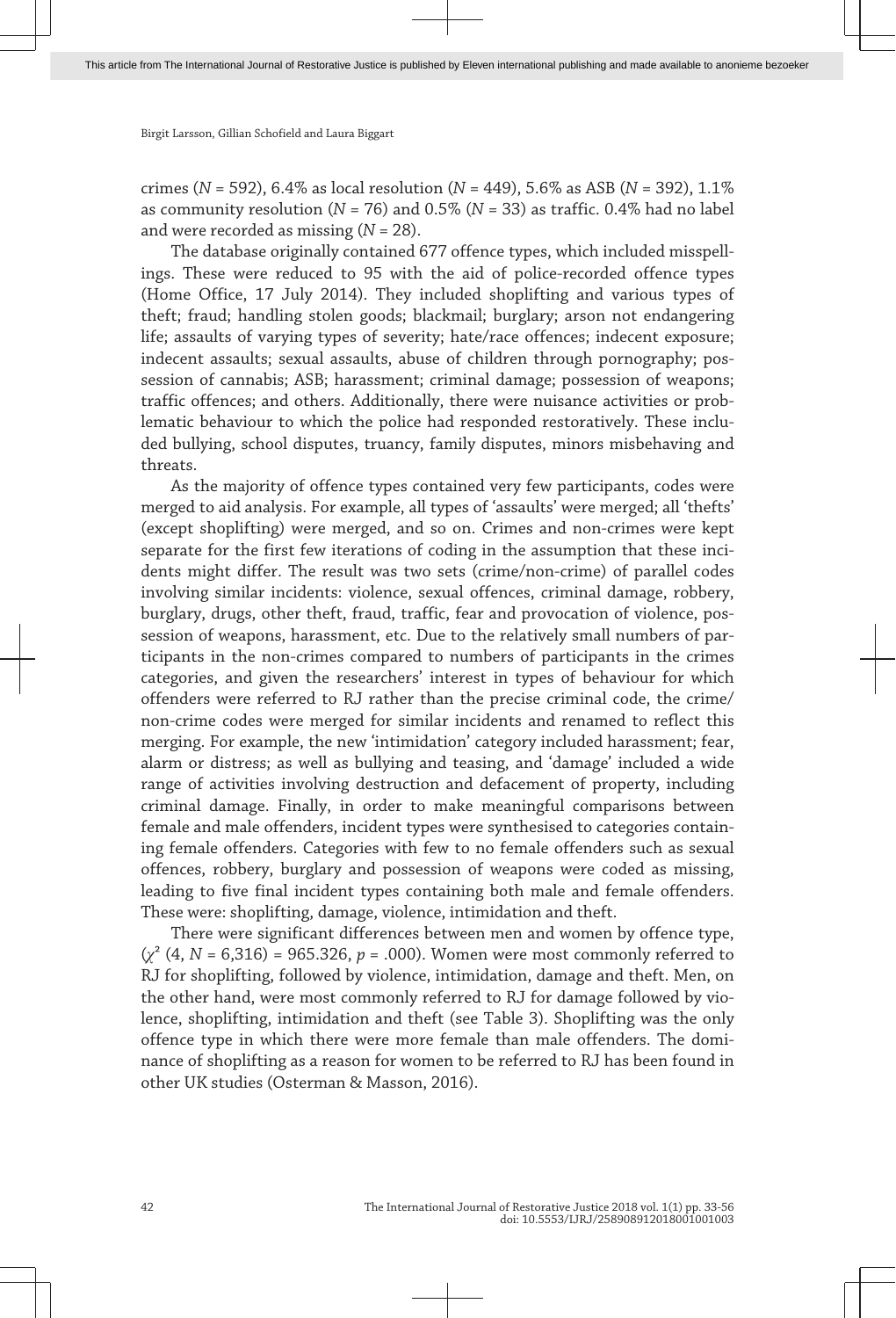| Offence type        | Female |             | Male  |             | Percentage of total |             |
|---------------------|--------|-------------|-------|-------------|---------------------|-------------|
| Shoplifting         | 49.0%  | $N = 1.188$ | 16.7% | $N = 650$   | 29.1%               | $N = 1.838$ |
| Damage              | 9.2%   | $N = 222$   | 34.2% | $N = 1.332$ | 24.6%               | $N = 1.554$ |
| Violence            | 21.3%  | $N = 516$   | 25.9% | $N = 1.008$ | 24.1%               | $N = 1.524$ |
| Intimidation        | 13.9%  | $N = 337$   | 12.2% | $N = 474$   | 12.8%               | $N = 811$   |
| <b>Theft</b>        | 6.6%   | $N = 160$   | 11.0% | $N = 429$   | 9.3%                | $N = 589$   |
| Percentage of total | 38.4%  | $N = 2.423$ | 61.6% | $N = 3.893$ | 100%                | $N = 6.316$ |

| Table 3 |  | Offenders' offence type by gender |  |  |  |  |
|---------|--|-----------------------------------|--|--|--|--|
|---------|--|-----------------------------------|--|--|--|--|

## *3.2.2 Type of RJ used*

The force protocol on RJ described the use of street RJ and conferences. The data set, however, indicated the presence of a further type of RJ: school RJ. Of these forms, street RJ was most common (53.4%, *N* = 3,743), followed by conferences  $(37.2\%, N = 2,608)$  and school RJ  $(6.7\%, N = 472)$ . There was no significant relationship between gender and RJ type,  $\chi^2$  (2,  $N = 6,737$ ) = 2.698,  $p = .259$ ,  $\varphi$  $=.020.$ 

Street RJ may have been chosen for the majority of offences to save police and participants' time. However, this type of RJ may have had implications for how RJ was conducted. For example, a quick intervention at the scene of the offence would allow little time to prepare participants and limited the number of participants present.

In conclusion, while the data set presented some expected findings such as the dominance of women over men in support roles (see Daly, 1996 in Daly & Stubbs, 2006), it also revealed that women participated more often as female offenders (*N* = 2,588) than in any other role. Female offenders were white, had a mean age of 19.49; and were mainly referred to RJ for low-level offences, includ‐ ing shoplifting, violence or intimidation.

# **4. Qualitative findings**

## *4.1 Sample description*

The women interviewed ranged in age from 19 to 28, with an average age of 22. They had offended between one and five years prior to the interview. Six were one-time offenders, two had offended twice, and four had offended multiple times. Ten women self-identified as white British; one woman as white, foreign born; and one as British, mixed race. They all came from working class backgrounds. The highest educational attainment achieved by the women were apprenticeships and the lowest was leaving school at fifteen. Nine women were employed at the time of the interview. They were referred to RJ for violence, shoplifting, intimidation, damage and fraud. Seven experienced a conference (for violence, intimidation and damage), four experienced street RJ (for violence, shoplifting and fraud), and one was unclear about which she had experienced (for violence).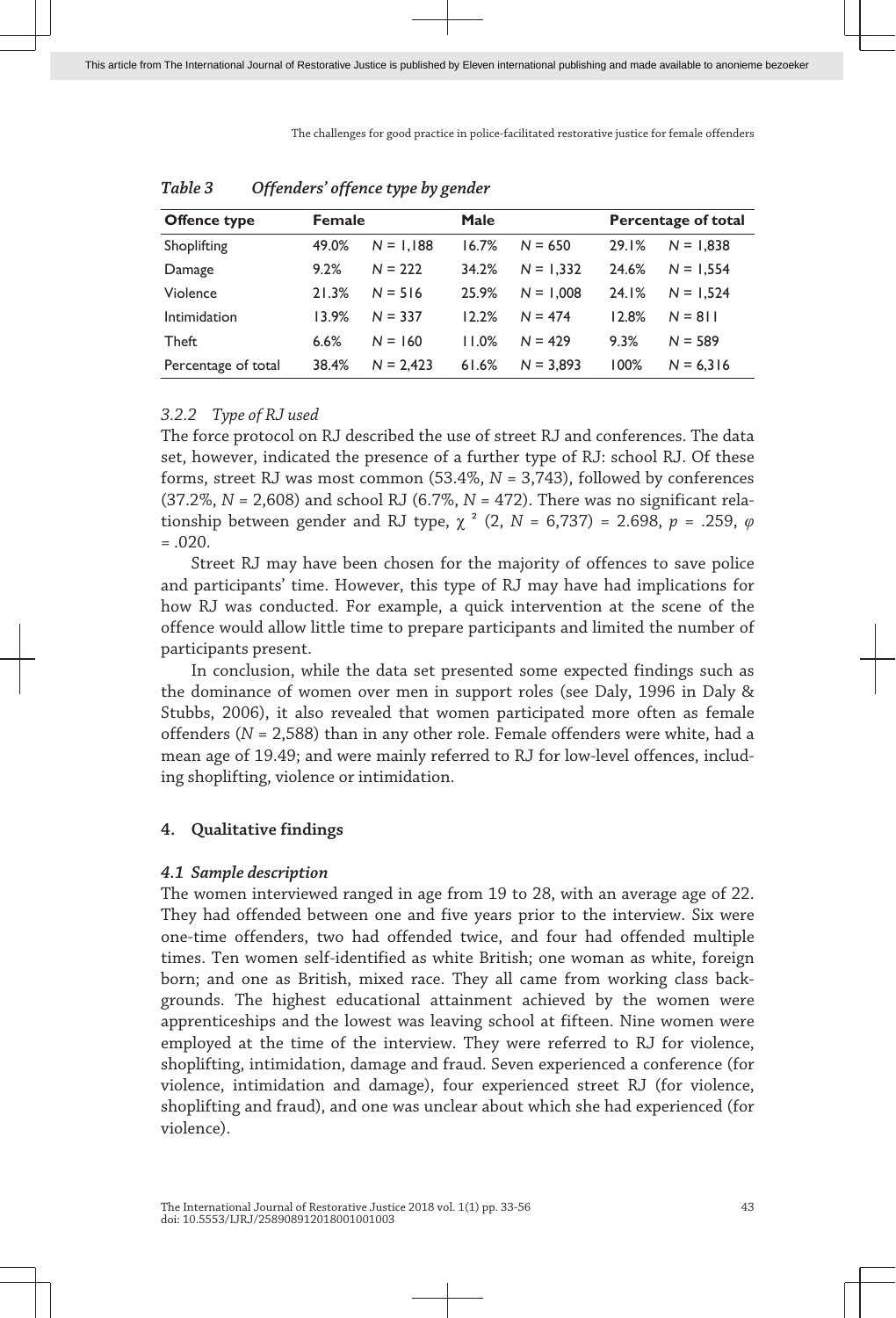As expected, given the literature of risk and vulnerability associated with female offenders, and as also as specifically found by Miles (2013), Osterman and Masson (2016) and Daly (2008) in relation to female offenders in RJ, many had experienced victimisation. The most vulnerable had been exposed to domestic violence, abuse and neglect as children.

Women also reported having experienced bullying by peers, sexual assault and intimate partner violence (IPV). The effects of these experiences expressed themselves through mental health issues. Two women had been sectioned due to mental illness or suicide attempts. In contrast, three described 'normal', happy childhoods, with the most traumatic experience described as the offence, and sub‐ sequent police involvement, for which they were referred to RJ.

#### *4.2 Defining RJ*

As described in the methods section, eligible women were contacted prior to the interview and provided information about the research. Despite this process, many did not recognise the term 'restorative justice' at the interview when they were asked a variation of the following question, 'I'm interested in what young women have to say about getting into trouble. Could you tell me how restorative justice came about?'

When the interviewer clarified what RJ could be, a meeting with a victim and/or a police officer after having offended, for example, some women said they attended mediation. Others described it as the disposal they were given because the police did not take their conflict seriously. Women who experienced street RJ sometimes described it as the time they had been 'told off' or 'let off' by the police.

Participants' diverse understandings of RJ, and its place in the CJS, had implications for their expectations of the police and victims, as well as aspects of RJ such as 'accepting responsibility' and 'voluntary' participation (Dandurand & Griffiths, 2006:8). As the differences between women's experiences in conferen‐ ces and street RJ were distinct, the two will be described separately.

#### *4.3 Conferences*

The main themes across women's experiences in conferences were: attending alone, mutual culpability, whose side are they on?, defiance and chaos, forced apologies, and leaving it.

## *4.3.1 Attending alone*

While the quantitative data revealed a higher number of offender supporters than victim supporters in RJ, most of the women interviewed did not have a support person present, while their victims did, a finding echoed in other RJ literature involving female offenders (Osterman & Masson, 2016).

Women's reactions to attending alone involved dismissing the need for support. Becky, for example, turned her lack of a support person into evidence of her self-reliance – a typical coping strategy for young people who have had few people to rely on during their formative years (Samuels & Pryce, 2008).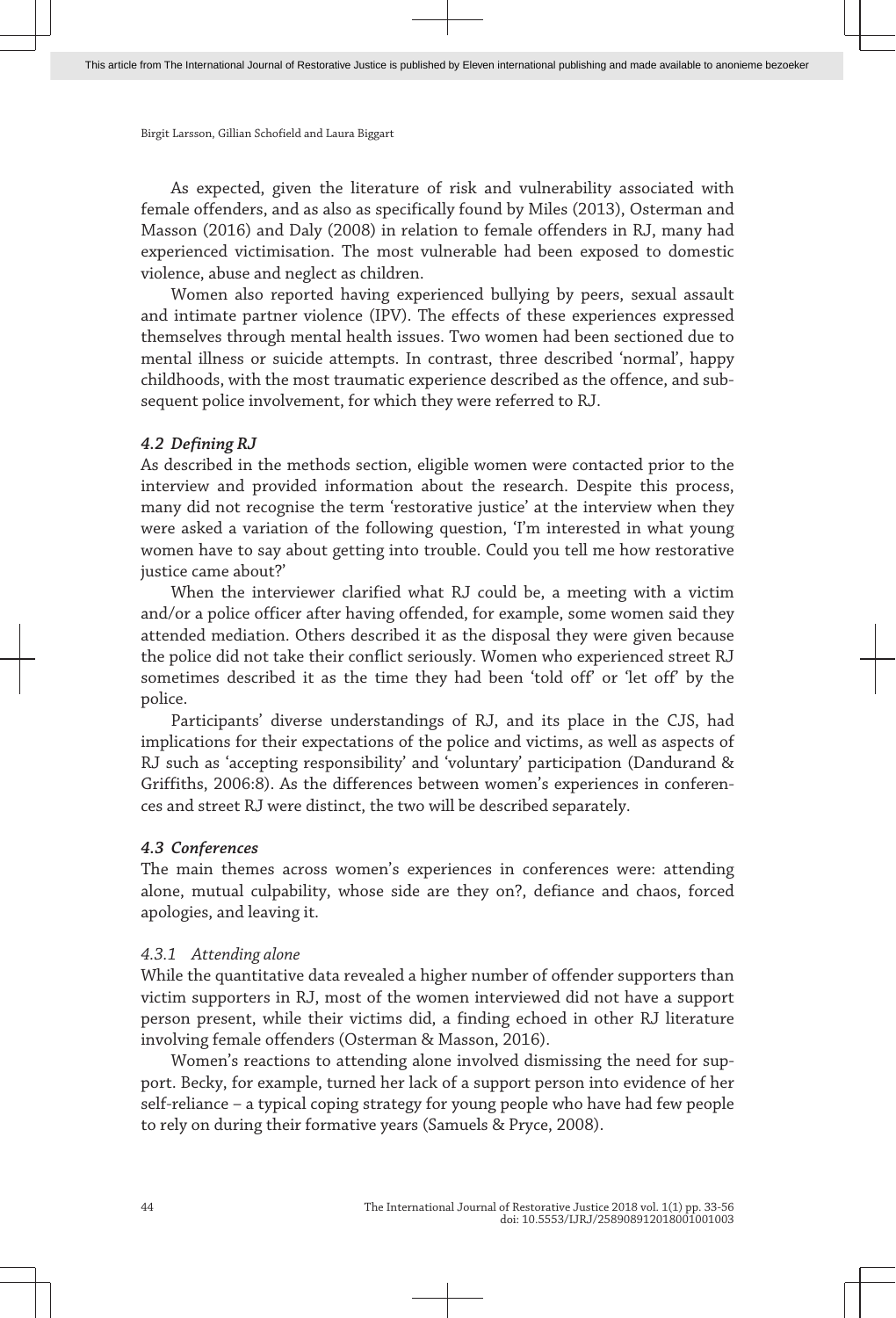I don't need to embarrass her by taking anybody else there who's going to hear everything that's going to be said. I'm a big girl. I don't need somebody else to come with me and hold my hand. I'm quite capable of doing it.

## *4.3.2 Mutual culpability*

As has been identified as common in the criminological literature involving women who have been violent (Arnull & Eagle, 2009; Sondheimer, 2001), and noted as problematic in RJ involving female offenders (Daly, 2008; Miles, 2013), the women interviewed only took partial responsibility for their offence. Similar to previous RJ research, all had assaulted or harassed women they knew as neighbours, classmates or former friends (Daly, 2008; Osterman & Masson, 2016) and all argued that their 'victims' deserved the offence (Daly, 2008; Miles, 2013). The reasons they gave included:

- The victim racially harassed the offender.
- The victim, who was dating the offender's husband, confronted the offender when she was drunk.
- The victim 'cheated' with the offender's boyfriend.
- The victim, when intoxicated, charged at the offender.
- The victim was a 'slag' and had words with the offender.
- The victim harassed the offender's family member.
- The victim and offender harassed each other.

One of the eligibility criteria for offenders to participate in RJ is that they 'accept responsibility' for the offence (Dandurand & Griffiths, 2006: 8). Claiming mutual responsibility and blaming the victim during RJ, as these women described doing, therefore, violates a core value of the process and risks re-traumatising the victim (Daly, 2013; Shapland, 2013). How, then did they end up in RJ?

Katia was a one-time offender who assaulted a former friend after she 'cheated' with Katia's boyfriend. Katia readily admitted to the police what she had done, but she also remained adamant she was the real victim, as she had been betrayed. Her motivation for attending RJ was to avoid arrest.

Although I know I done wrong. I said at the time, you know, 'I know I done wrong.'… They knew I didn't want to come to this meeting… They said to me, 'If you don't turn up we're going to come to arrest you.'… so I just turned up just for the sake of not being arrested.

Katia may have been a participant who on the surface met the general criteria for participation in RJ; however, her narrative illustrates that admitting to an offence did not necessarily mean accepting responsibility for it, just as Daly (2008) describes. These subtleties may not have been picked up by the police offi‐ cers. As the next two sections demonstrate, these subtleties had further implications on how she, and women like her, acted in RJ.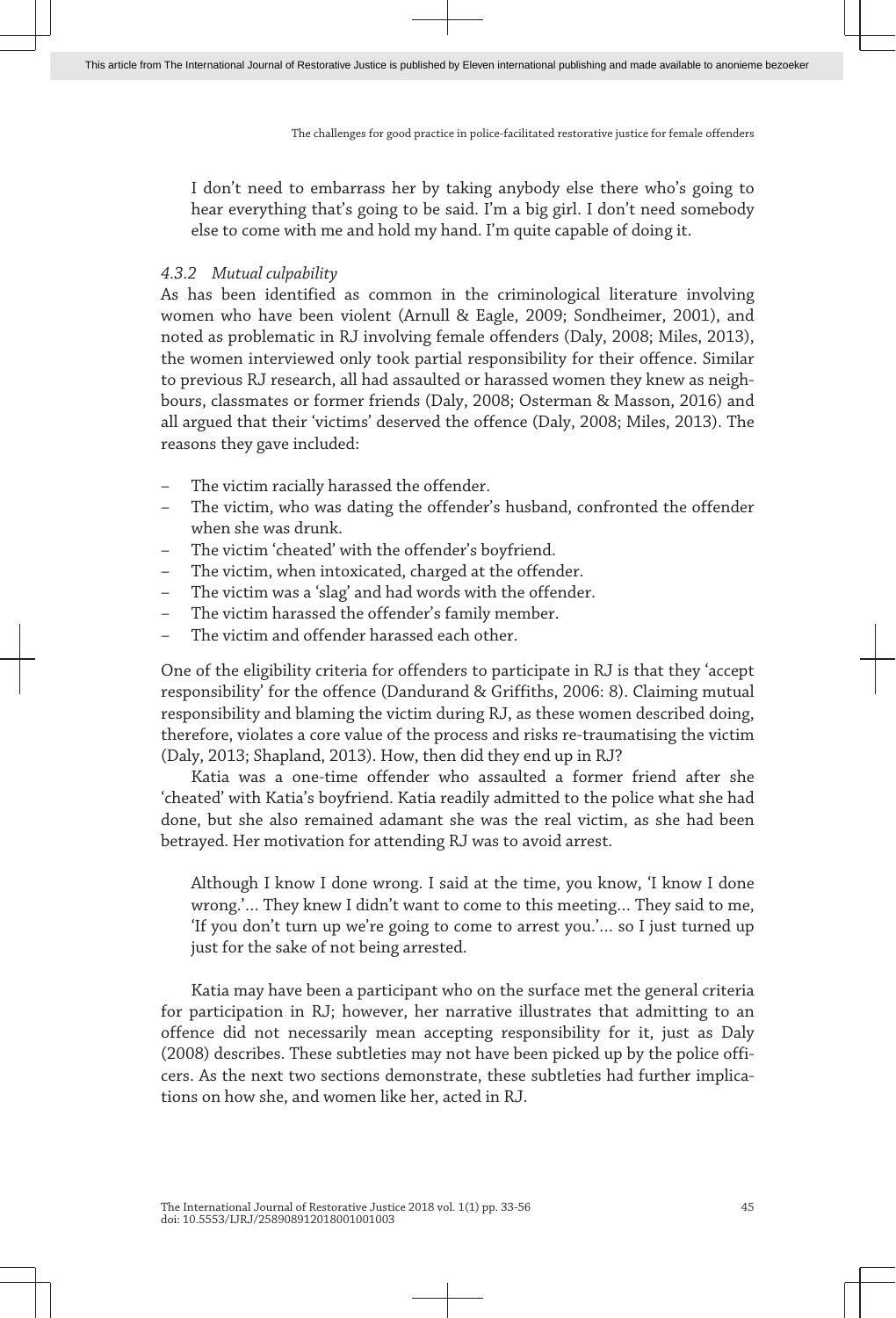#### *4.3.3 Whose side are they on?*

Shapland (2013: 66) has described the 'core' of RJ as 'communication' between victims and offenders. As this section illustrates, however, complex histories between offenders and victims; differences between 'admitting' versus 'accepting' responsibility; and participating in RJ to avoid arrest instead led to a focus on what the police did and said.

Vicky described being racially harassed by her neighbour before she assaulted her. She admitted to the police what she had done, but as her neighbour had engaged in racial harassment, she felt it was her right to act the way she did and believed the police would agree. In order to encourage the police to take her side, she reported being on her best behaviour during RJ.

I weren't screaming. That was them. I thought, no. I'm going to be quiet, and you scream and shout and just show the police what you're really like.

While Vicky said the police addressed the racial harassment in the meeting and included a 'liaison officer for race', she felt disappointed that RJ was the sole dis‐ posal for both offences and viewed it as a signal from the police that they had dis‐ missed her victimisation.

The outcome weren't really good because they never went to court for any of the racial abuse and I thought racism…I thought they took that seriously but clearly they don't because they didn't go to court or nothing or anything.

Lisa and her friend attended RJ as co-offenders after they were accused of harassing a female acquaintance. Lisa's version of the story was that the three girls had a verbal disagreement and had traded insults since. Lisa knew the victim had phoned the police, but when RJ was the response, she thought the police had dis‐ missed the victim's story, 'It went on so long that I think the police eventually realised that we weren't actually doing anything but that she was trying to get us in trouble.' Instead, she recounted with surprise that she was treated like a 'criminal' in RJ and was given no opportunity to tell her side of the story.

There wasn't any, 'What's your side of the story?'… It felt like they were on her side. Everything that she said to them was real and they were trying to catch us out on stuff… we sat there feeling like criminals. That's how it felt.

These examples show a significant gap between how the women saw themselves and their 'conflicts' and the way they felt they were viewed by the police and the CJS. As the section below will show, this mismatch sometimes led to the offender taking a deliberate and provocative stance against the police or the victim.

# *4.3.4 Defiance and chaos*

Daly (2008; 2013) demonstrated that when female offenders refused to take full responsibility for their altercations with known female victims, outcomes in RJ were rarely successful. Like Daly's participants, some of the women in this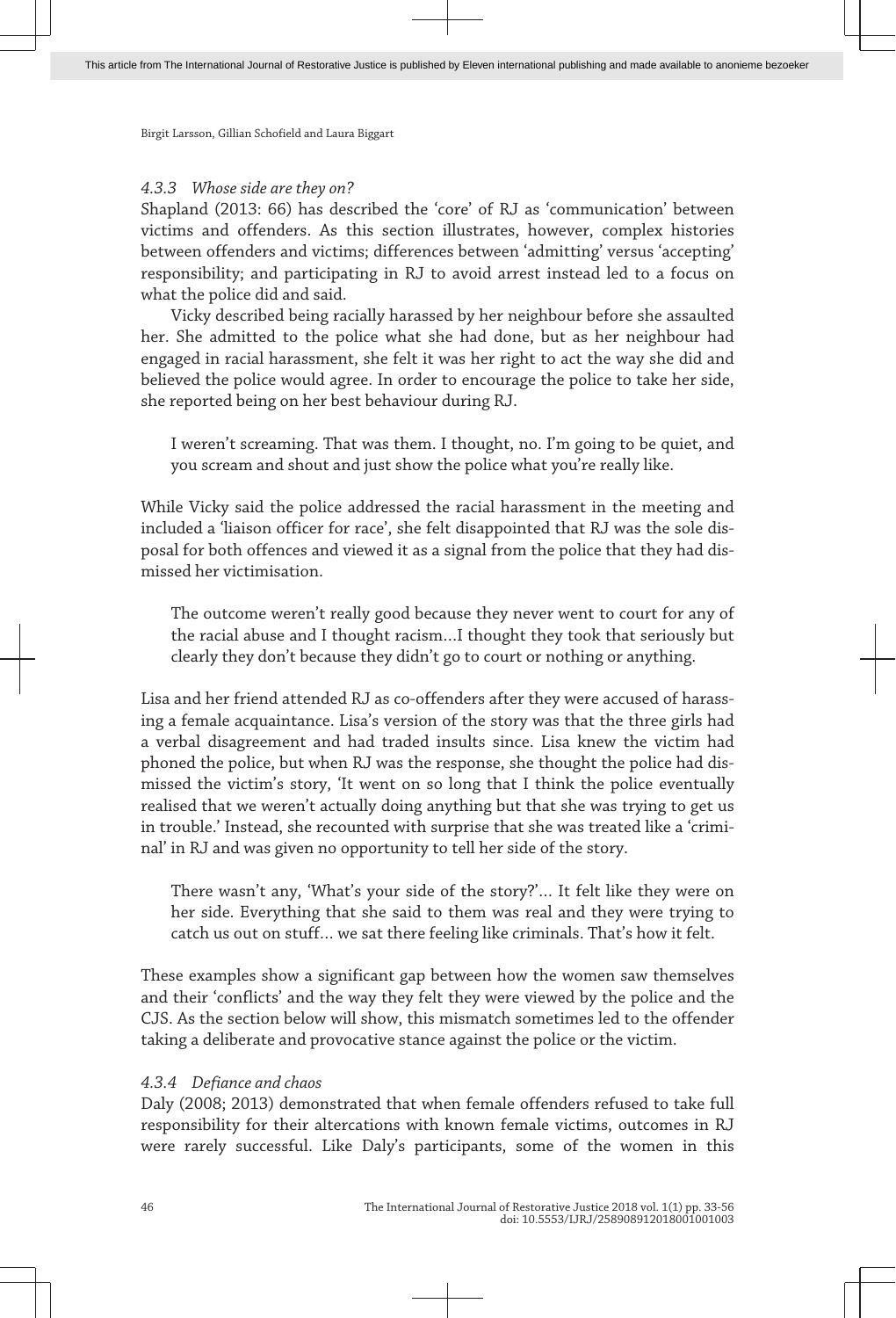research undermined the process of RJ in order to maintain face, resulting in cha‐ otic conferences.

Lisa, for example, reported that she and her co-offender deliberately laughed throughout the conference once it became clear that her version of what had occurred would not be listened to.

We went in and we sat there and laughed. We were laughing because it was that stupid.

Becky, who hit her husband's girlfriend at a nightclub, refused to apologise to her victim, and proudly described herself standing up to the police when they insisted she should:

*Eve:* She said, 'You haven't said you're sorry.' I said, 'I'm not sorry.' I said, 'And I'll do it again.'

*Interviewer:* And that's what you said to her at that meeting?

*Eve:* Yeah, I told her, and the police were telling me they could still arrest me, and I said, 'Cool.'

These acts of defiance gave the women a feeling of control and added to the sense that RJ was an adversarial process. One participant, for example, described her internal monologue about the victim during RJ as, 'You think you're going to intimidate me, well, no, you're not.'

Occasionally what began as defiance, or a lack of cooperation, evolved into a screaming match. Conferences that spiralled out of control were ended early by the police, and participants were directed to leave at separate times. The women interviewed said this not only made them feel that the conflict had, at least temporarily, become worse through RJ, but that the police had exposed themselves as out of their depth with these new practices:

They [the police] ended the mediation because I was bawling and I was crying and I just wanted to slap her to be honest whether the police was there or not. I just wanted to. I obviously, and well, I think the police sort of just said, because they've gone over a level they could obviously control which I think is silly… now every time I see her I just want to fucking hit her for it, excuse my language.

## *4.3.5 Forced apologies*

Conferences that progressed less combatively were described as ending with a 'forced' apology. The academic literature on RJ makes it clear that apologies are not necessary to the process (Daly, 2013; Shapland, 2013). Policy literature in the UK, however, promises apologies to participating victims (see Home Office, 1997: 19, 33), which may explain the police's efforts at encouraging apologies.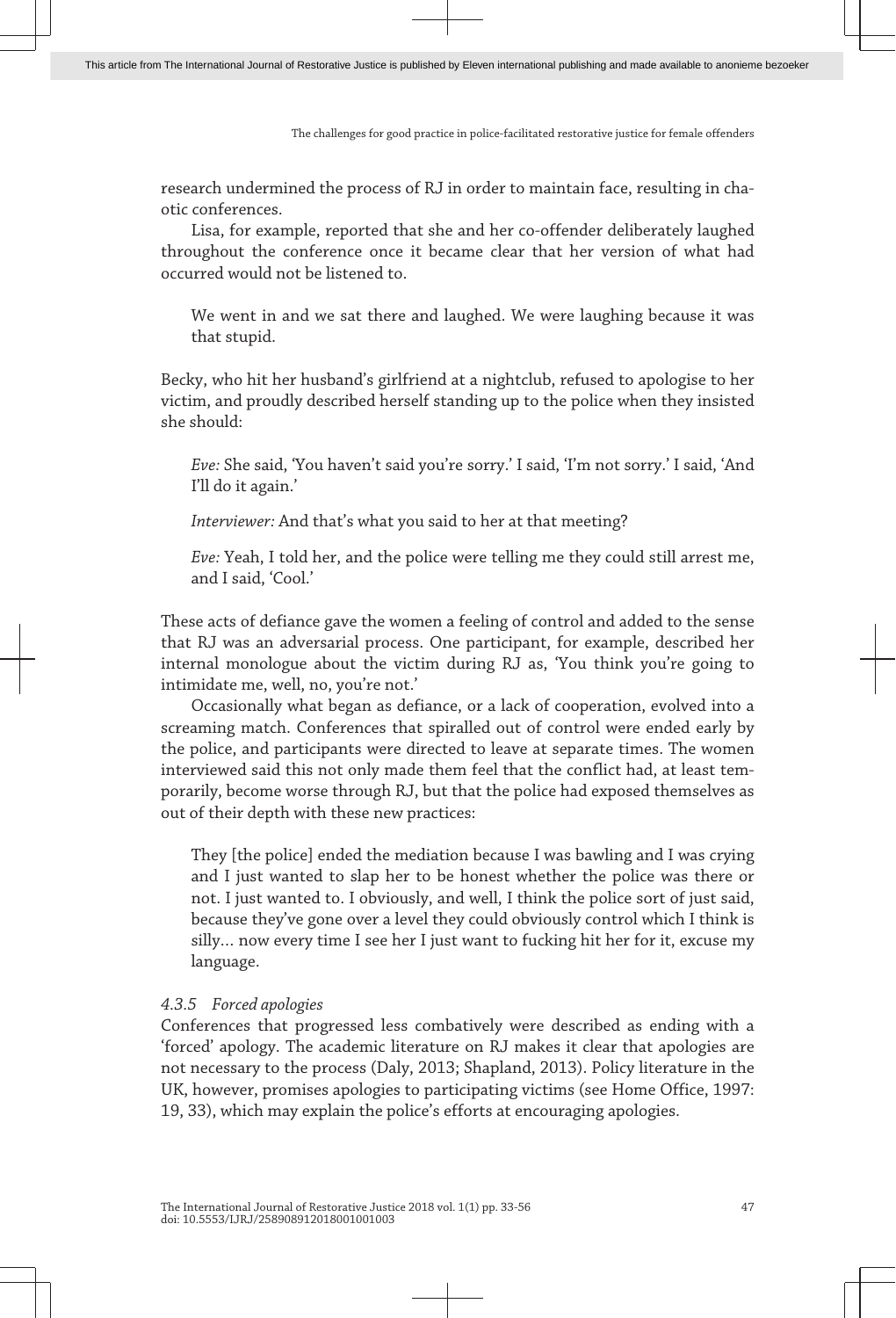Women's reactions to 'forced' apologies differed. Some women, like Becky, refused and said they were threatened with arrest by doing so. Others apologised but resented it. Katia, whose victim 'cheated' with her boyfriend, recalled RJ as one of the worst moments in her life because of this apology, 'I haven't had many bad moments in my life. That would've been one of them.' While the literature suggests that the presence of police in conferences can reassure participants (Hoyle et al., 2002; McCold & Stahr, 1996), Katia's story describes involuntary participation and insincere apologies as other potential consequence of police-led RJ.

## *4.3.6 Leaving it*

Women who committed violence or harassment against known female victims tended to describe RJ negatively, citing that they felt they had been treated like criminals and had not been listened to. Surprisingly, however, these same women also reported that their conflicts with their victims resolved after RJ, regardless of how the conferences ended.

For some women, it was the disappointment in the CJS response and the fact that they felt the police had not been on their side, which encouraged them to 'leave' it.

If it happens again I won't be ringing the police, I'll just be leaving it because there's no point. It doesn't go anywhere and it just goes round and round in circles.

Conferences that ended due to screaming and fighting also de-escalated perhaps due to a similar realisation: the conflict would not resolve peacefully unless it was dropped completely.

That worked for me because she don't, we don't argue no more. Fair enough. We don't argue no more so I suppose on a level that worked but on another level that is silly because she gone and told me things that were unnecessary whereas if we hadn't had that mediation...I just walk past her and try to forget about it.

# *4.4 Street restorative justice*

Four young women experienced street RJ for fraud, shoplifting and violence. While street RJ could include victims, as per the force RJ protocol, none of the sessions the women described attending included victims. This meant that the whole experience of RJ for the women became about how the police responded to them. How individual police officers behaved towards the women could be more or less 'restorative' and, in turn, had an impact on the women's view of themselves and the police.

# *4.4.1 The restorative officer*

Restorative officers were described as those who listened to women's explana‐ tions and accepted their apologies while also holding them accountable. When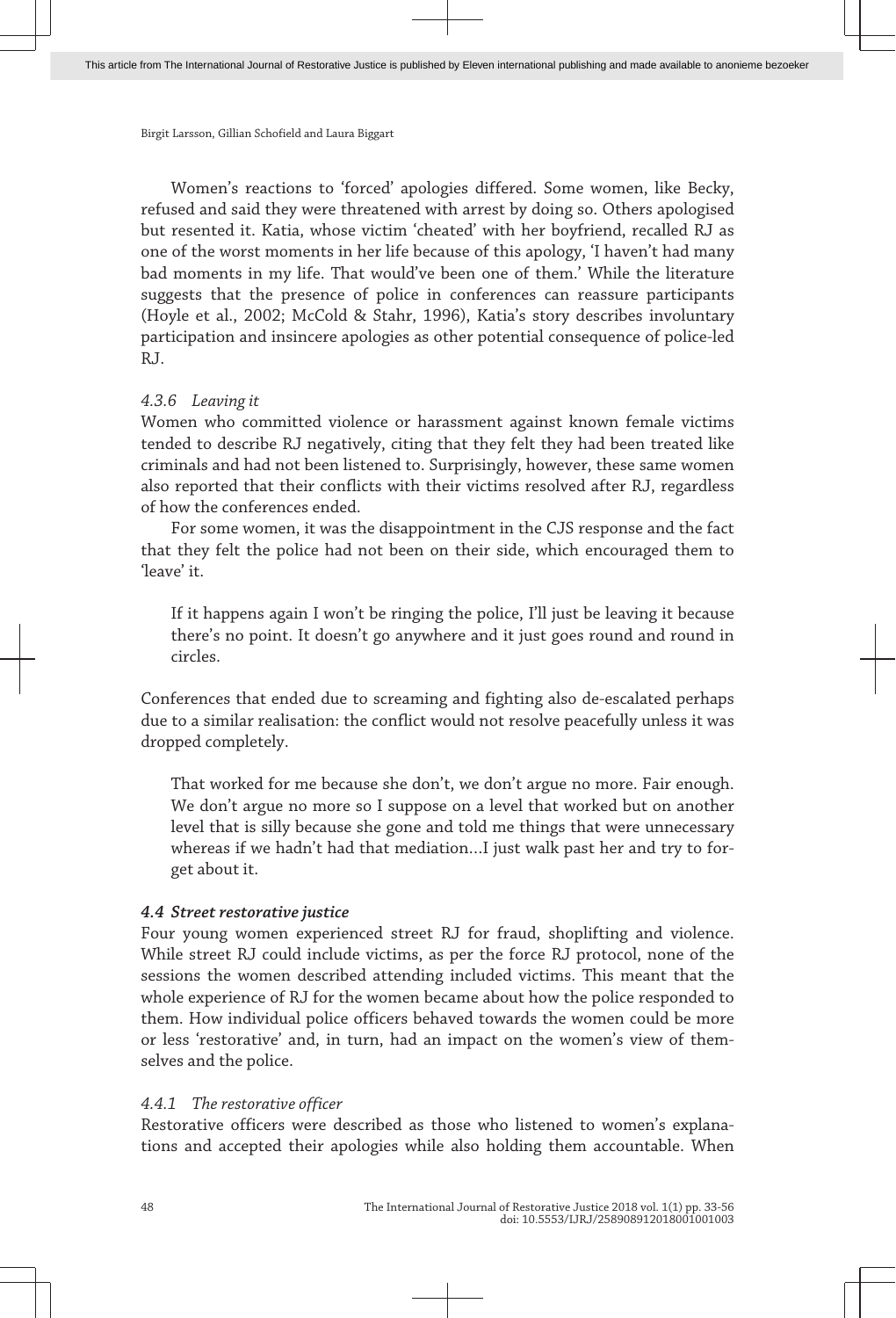officers followed this formula, the women reported feeling that their 'punish‐ ment' (usually community service) was fair. For some participants, being believed and given a second chance, by not being arrested, had the added effect of changing their view of the police.

Rachel, for example, experienced RJ for shoplifting shortly after a sexual assault. As her family had been involved in offending throughout her childhood, and as her case had not gone to court, her view of the police was dismissive. The officer's decision to offer her street RJ, however, surprised her and softened her perspective on the CJS.

I felt really appreciative about that… I had a bit more respect for the justice system I suppose really.

#### *4.4.2 The unrestorative officer*

In contrast, some officers conducting street RJ were described by the women as harsh and as refusing to listen to women's explanations of their offending.

Anna, a first-time offender who shoplifted a winter coat, described being taken to a police station where she was shouted at.

They were shouting at me. And they were really, really ripping into me and I was a flood of tears… I can't stand anyone shouting. I can't stand violence.

As Anna had been sexually assaulted and then sectioned as a result of a suicide attempt following this assault, male aggression triggered her anxiety. The experi‐ ence left her feeling humiliated, and her focus became on the unfairness of the police's reaction rather than on her own actions, a common narrative resulting from feelings of shame (Tagney, Wagner, Fletcher & Gramzow, 1992).

#### **5. Discussion**

As the study was primarily interested in how police-led RJ was used for female offenders and they experienced these interventions, this section will focus on the intersection of the quantitative and qualitative findings in order to make recommendations for police-led RJ involving female offenders.

There were differences between the two sets of data. The mean age of women interviewed (22) was higher than that of the women in the database (19.49). The typical offence for a woman in the qualitative sample was violence, while in the quantitative sample it was shoplifting. Most of the women interviewed attended conferences, whereas male and female offenders in the larger data set predomi‐ nantly participated in street RJ. One of the women interviewed was accompanied by a support person; however, offender supporters were more common than vic‐ tim supporters in the quantitative data. Considering the differences in age, offence type and social isolation, it is possible that the interviewed women's expe‐ riences of RJ differed from those of the 'average' female offender in the database. While a sample of twelve interviews is an acceptable number in narrative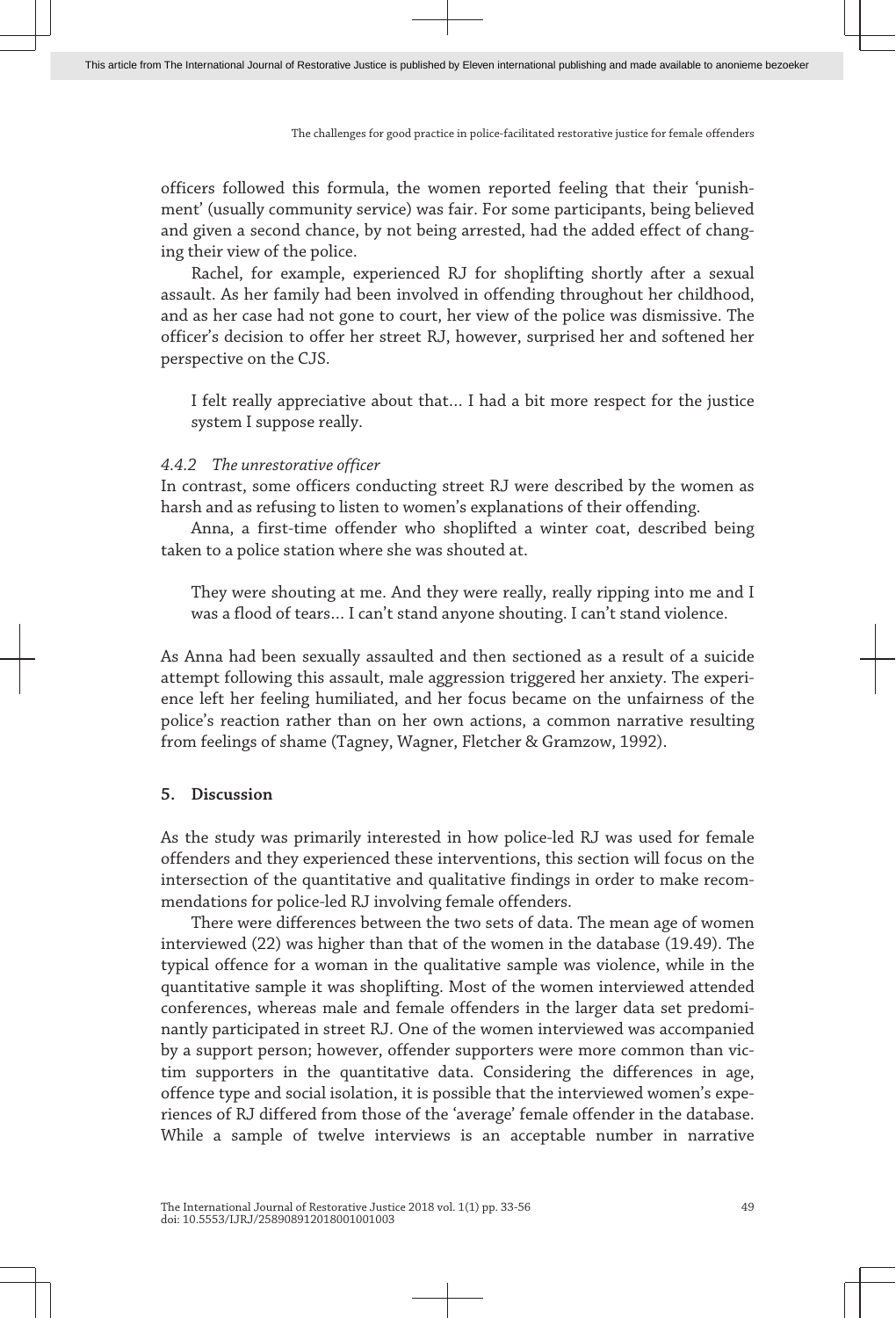research, due to the in-depth nature of the analysis (Holloway & Freshwater, 2007), understandings of female offenders' experiences in police-led RJ would have been strengthened by having a larger interview sample. Similarly, although there have been benefits from having such a large quantitative data set, having access to better quality quantitative data would have allowed for more complex quantitative analysis.

The context that the present quantitative data set provides, however, advances the relatively limited research on female offenders' participation in RJ in terms of its complexity and range in practice, and the rich qualitative data provides insight into issues such as defiance and denial of responsibility not only for female offenders but potentially for other participants in RJ with prior, complex histories, including family members and neighbours. With this in mind, the findings suggest two main recommendations for practice for police-led RJ involving female offenders. These are:

- 1 the need for awareness of the backgrounds of female offenders in RJ, prior histories with victims, and potential opportunities and risks, given these prior relationships;
- 2 the need for clarity about and preparation for RJ with female offenders and caution when it comes to quick processing of offences through RJ, especially when participants have had prior relationships.

In relation to these current findings and recommendations, the evidence-base for RJ has suggested for some years that RJ is most effective for offences involving personal victims who have experienced significant effects related to the offence (see Hayes, 2005; McCold & Wachtel, 1998; Sherman & Strang, 2007). Female offenders' participation in violent offences, common in this interview sample, fits with this evidence-base. Other research on female offenders in RJ, however, demonstrates that these types of conferences are often unsuccessful because participants' prior relationships lead to victim blaming and a denial of responsibility (Daly, 2008; Daly, 2013; Miles, 2013). The qualitative data in this study corrobo‐ rates these findings about the impact of often complex relationships between female offenders and victims, a complexity also evident from the quantitative data on the range of circumstances in which RJ is used.

The narrative methodology used in the qualitative strand of this research suggests that the difficulties female offenders, who are referred to RJ for violent offences involving persons known to them, face in RJ may begin with the volatile context of their lives where aggressive responses to conflicts are 'normal' and where their relationship with the victim is viewed as an additional stressor (Batchelor, 2005; Henriksen & Miller, 2012; Sharpe, 2012), leading to feelings of 'mutual culpability'. Depending on their backgrounds, they might further bring with them into RJ previous experiences of being misunderstood, mistreated and unsupported ('attending alone').

RJ, as a CJS disposal, was unclear or alien to the women interviewed in this sample. The sense that they were given a 'softer' disposal made some feel grateful to the CJS, others not taken seriously enough, and the rest confused as to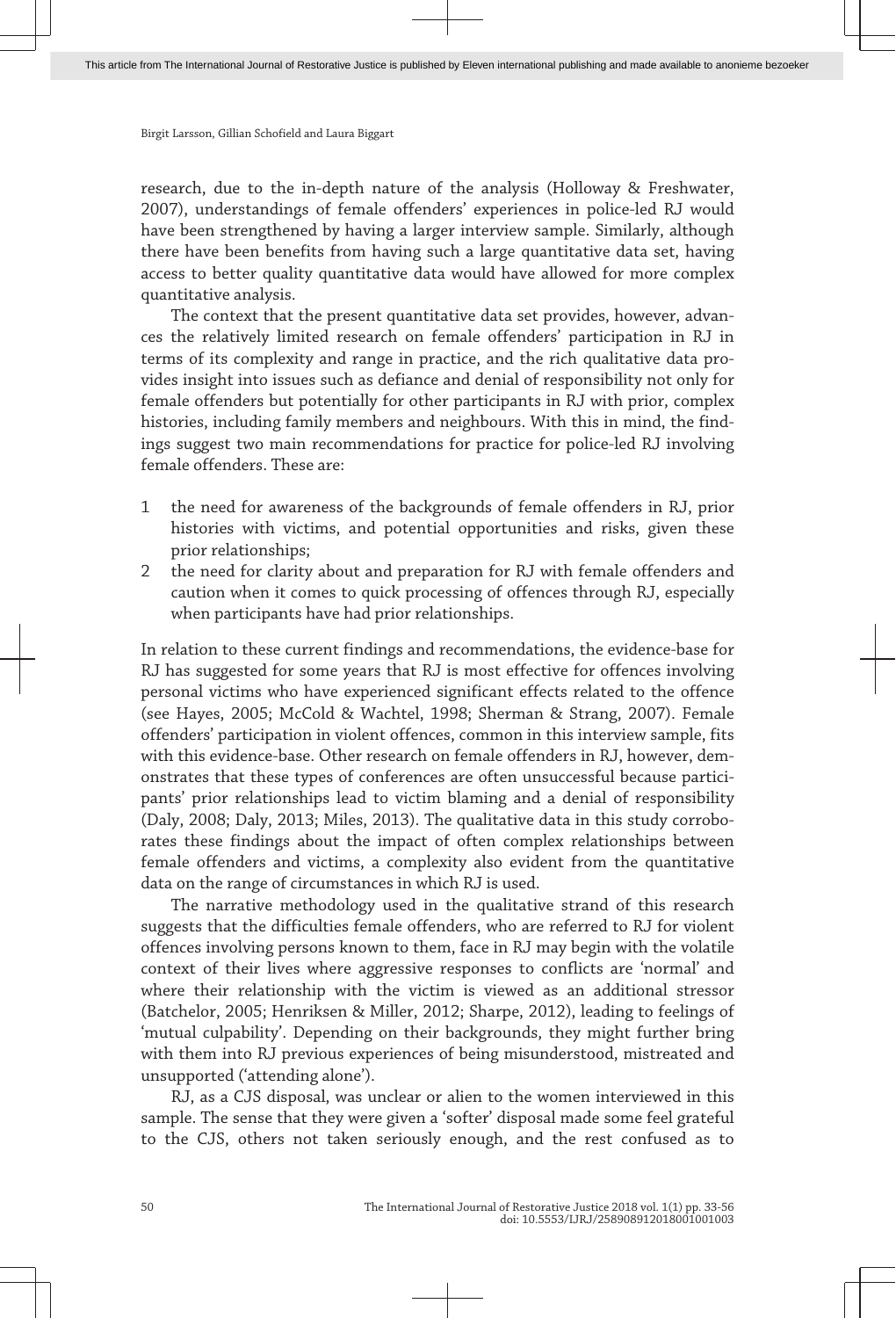whether they had committed an offence. Some believed they could use RJ to convince the police of their innocence ('whose side are they on?'). When they instead found themselves to be 'offenders' and 'forced' to apologise, some disrupted conferences with 'defiance and chaos' (see also Daly, 2008; Maxwell et al., 2004). These narratives are not only consistent with the backgrounds of female offend‐ ers and their 'coping' strategies (Sharpe, 2012) but also consistent with experien‐ ces of shame, which research demonstrates leads to victim blaming and aggres‐ sion as a form of self-protection (Tagney et al., 1992).

As research has previously suggested, female offenders who have committed personal offences against known victims may pose challenges to the values of RJ, particularly 'responsibility' (see Daly, 2013; Shapland, 2013). To break the cycle of poor outcomes in RJ for female offenders fitting this profile, police may need to be clear with them about what RJ is not only as a process but also as a CJS dis‐ posal, what will be expected of them in RJ, and what the alternative to participat‐ ing in RJ is (see also Daly, 2008; Osterman & Masson, 2016). Police may also need to be conscious of the authority they hold in RJ and may need to shift the focus away from themselves and onto the 'relationship' between the offender and the victim (Zehr, 1990). All this might reduce feelings of 'forced' participation and insincere apologies, which, in turn, benefits victims.

Police facilitators may also need to be aware of female offenders' complex lives, particularly their victimisation and their relationship with the victim (see also Daly, 2008; Osterman & Masson, 2016). This study has shown that when some female offenders felt they could speak about the context of their offending and were heard, RJ contributed towards changing negative views of the police and the CJS. The direct value for RJ was that these same women spontaneously apologised, cooperated and accepted the consequences of their actions. Allowing some part of the process of RJ to be about 'storytelling' (Gaarder & Presser, 2006; Umbreit, 1998) for female offenders may also permit joint-working with volun‐ tary agencies, particularly those dealing with sexual assault, IPV and mental health, which, in turn, might help break women's offending pathways in a meaningful way (Osterman & Masson, 2016). This can be accomplished for most par‐ ticipants through careful preparatory work, which, for years, has been identified as crucial in restorative processes involving victims and offenders (Umbreit, 1998).

The quantitative data indicated a preference in using street RJ. Quick pro‐ cessing of offences is a clear benefit for the police as well as to some participants. The qualitative interviews, for example, suggested that street RJ could produce excellent outcomes for female offenders when officers acted restoratively. Oster‐ man and Masson (2016) have advocated for the increased use of RJ for female shoplifters, given the positive outcomes in their research. This research suggests street RJ might be a good option for women who have shoplifted or committed criminal damage, provided officers permit women to explain the context of their offending, thus allowing officers to pick up on any welfare need. This study, how‐ ever, also shows that quick processing, whether through street RJ or through limited preparatory work, may not be appropriate for interpersonal offences involving victims that are previously known to the offenders. Quick processing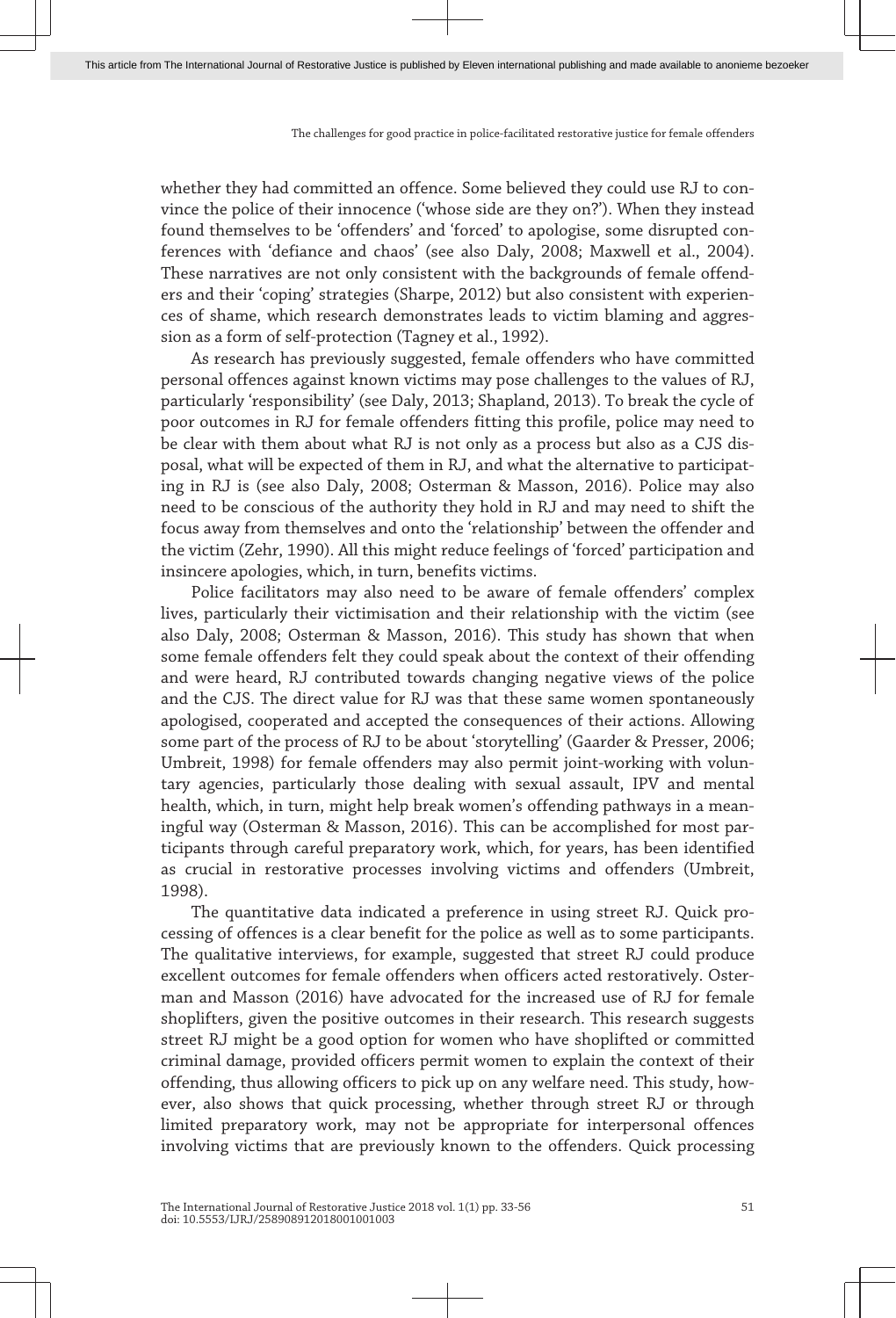may have partly been behind some of the participants' feelings of being ill pre‐ pared for RJ (see also Hoyle et al., 2002; Osterman & Masson, 2016).

This study also goes some way to explain the paradox of why RJ seems to 'work' for women, in terms of desistance (Hayes, 2005; Rodriguez, 2007) but lead to negative feelings (Daly, 2008; Maxwell et al., 2004). Women in this sample felt the need to 'let go' of conflicts with the victims for a variety of reasons including ill health, work, motherhood or moving away. RJ, however, also encouraged them to handle the conflict themselves in the future rather than involve the CJS, which may be an aim of RJ (Christie, 1977). RJ also made some participants see their conflicts or victims in a new light (whether as unreasonable, dangerous, risky). Women may *want to* leave offending behind them and can develop the agency to do so (see Giordano, Cernkovich & Rudolph, 2002). RJ may be a vehicle to start this process, regardless of its quality, but more research is needed in this area.

This case study, therefore, does not suggest that the police are inappropriate RJ facilitators. Indeed, women's experiences with 'restorative' officers show that individual police can do a great deal in changing how marginalised individuals view the police and the CJS. The high number of female offenders processed through RJ in this county and the variety of offences committed by them shows a commitment to alternative disposals for female offenders as the Corston (2007) report suggested. From the women's narratives in the qualitative study, however, and as found in previous research, there seemed to be variation in the type of facilitation and RJ they experienced, including in its quality (Cutress, 2015; Crim‐ inal Justice Joint Inspection, 2012; Shapland et al., 2017; Stockdale, 2015) alongside general confusion for offenders over the place of RJ in the CJS (Criminal Justice Joint Inspection, 2012). What this case study, therefore, points to is that ongoing training in RJ is important for police facilitators in order for them to adhere to the core values of RJ, gain more tools to tackle particularly complex conferences, and to safeguard both victims and offenders, as Shapland et al. (2017) have suggested.

#### **6. Conclusion**

Policy literature in the UK has proposed a restructuring of how female offenders are processed by the CJS, given female offenders' backgrounds of abuse, general vulnerability and mainly low-level offending (Corston, 2007). For decades, RJ has been suggested as a possible CJS alternative for women who offend (Gaarder & Presser, 2006; Verrecchia, 2009); however, the research literature thus far has identified that relatively few female offenders participate in RJ, leading to a lack of awareness to how female offenders experience, or benefit from, these pro‐ cesses (Miles, 2013; Sherman et al., 2008). A handful of quantitative studies involving young female offenders have suggested increased desistance compared to the CJS (Hayes, 2005; Rodriguez, 2007); however, qualitative studies involving young female offenders suggest that they may find RJ very difficult (Maxwell et al., 2004; Daly, 2008).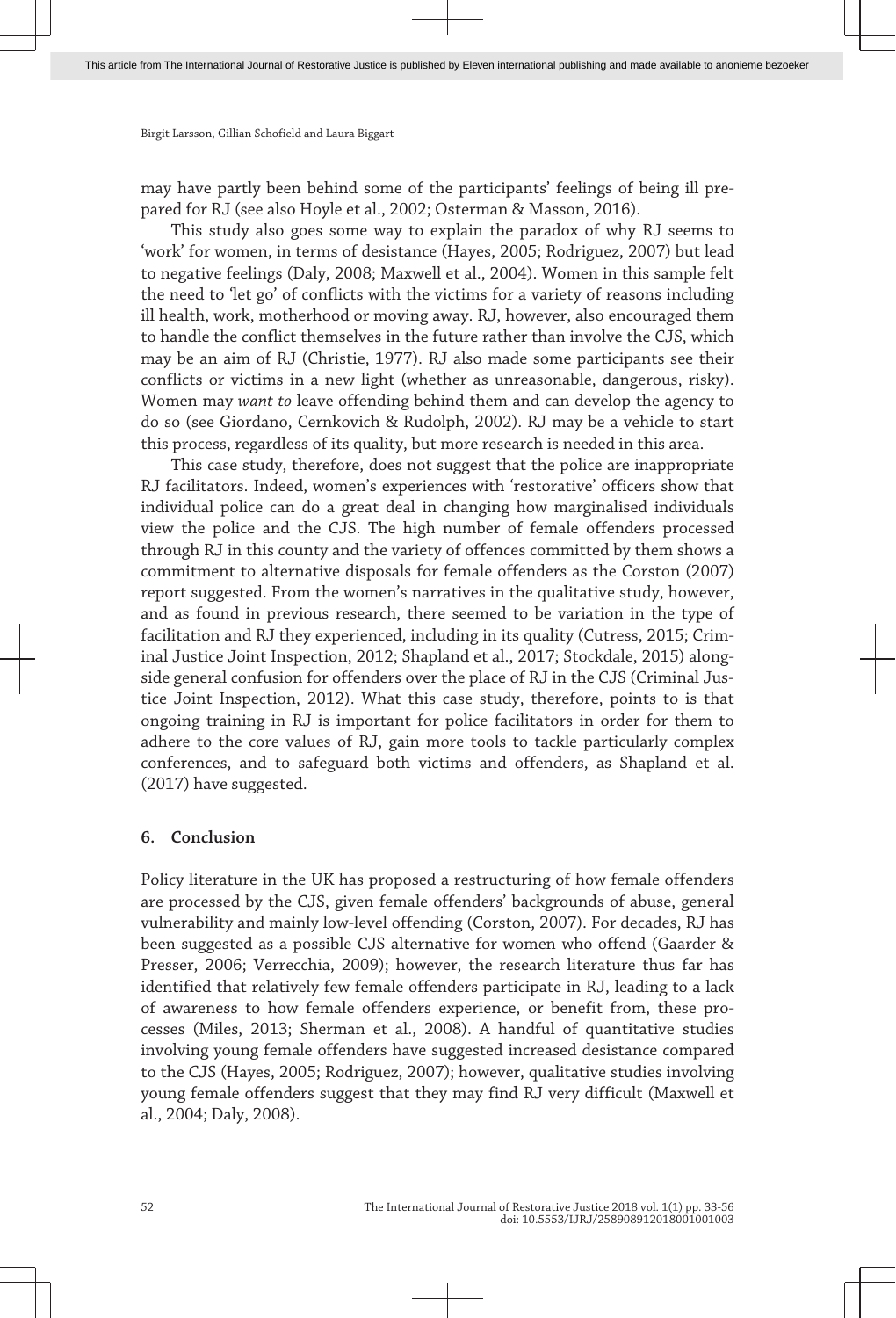While RJ exists across several branches of the CJS system in the UK (Criminal Justice Joint Inspection, 2012), this study supports the idea that RJ by the police as a front-line and first response might allow more cases involving vulnera‐ ble female offenders to be diverted from the CJS altogether. Quantitative data from the study demonstrated that the police used RJ for a wide range of offences committed by women, including acquisitive offences and violence, although the majority of female offenders were referred to RJ for shoplifting. RJ was made available to both young and adult female offenders, with a median age of 19.49. The constabulary conducted conferences and street RJ, but quantitative data showed a police preference for street RJ, a form of RJ consisting of a 'restorative' conversation between a front-line police officer and offender(s), often at the scene of the offence.

The qualitative data suggested that when female offenders perceived police officers were acting restoratively, through listening to them and their reasons for offending, they viewed the police and RJ positively. The qualitative data, how‐ ever, also suggested that police-led RJ for violent offences involving female offenders and victims who had known each other previously to the offence, were experienced as particularly difficult by women and sometimes compromised values of RJ through female offenders claiming mutual culpability and feeling as though their participation and apologies were not voluntary, given the police presence.

This study supports the need for training for police officers in RJ with female offenders, in particular how to handle high emotions and complex cases and how to provide careful preparation for female participants prior to participating in police RJ. The study also demonstrates the value of combining quantitative and qualitative data in this area of research and practice, where large-scale data across time and detailed narratives of women's experiences are both necessary.

#### **References**

- Aertsen, I., Parmentier, S., Vanfraechem, I., Walgrave, L. & Zinsstag, E. (2013). An adven‐ ture is taking off: why *Restorative Justice: An International Journal*? *Restorative Justice: An International Journal*, 1(1), 1-14.
- Alarid, L. & Montemayor, C. (2012). Implementing restorative justice in police depart‐ ments. *Police Practice and Research: An International Journal*, 13, 450-463.
- Alder, C. (2000). Young women offenders and the challenge for restorative justice. In H. Strang & J. Braithwaite (eds.), *Restorative justice: philosophy to practice* (pp. 105-119). Aldershot: Ashgate.
- Arnull, E. & Eagle, S. (2009). *Girls and offending—patterns, perceptions and interventions*. London: Youth Justice Board.

Batchelor, S.A. (2005). 'Prove me the bam!': victimization and agency in the lives of young women who commit violent offences. *Probation Journal*, 52, 358-375.

- Braithwaite, J. (2002). Setting standards for restorative justice. *British Journal of Criminol‐ ogy*, 42, 563-577.
- Braun, V. & Clarke, V. (2006) Using thematic analysis in psychology. *Qualitative Research in Psychology*, 3, 2, 77-101.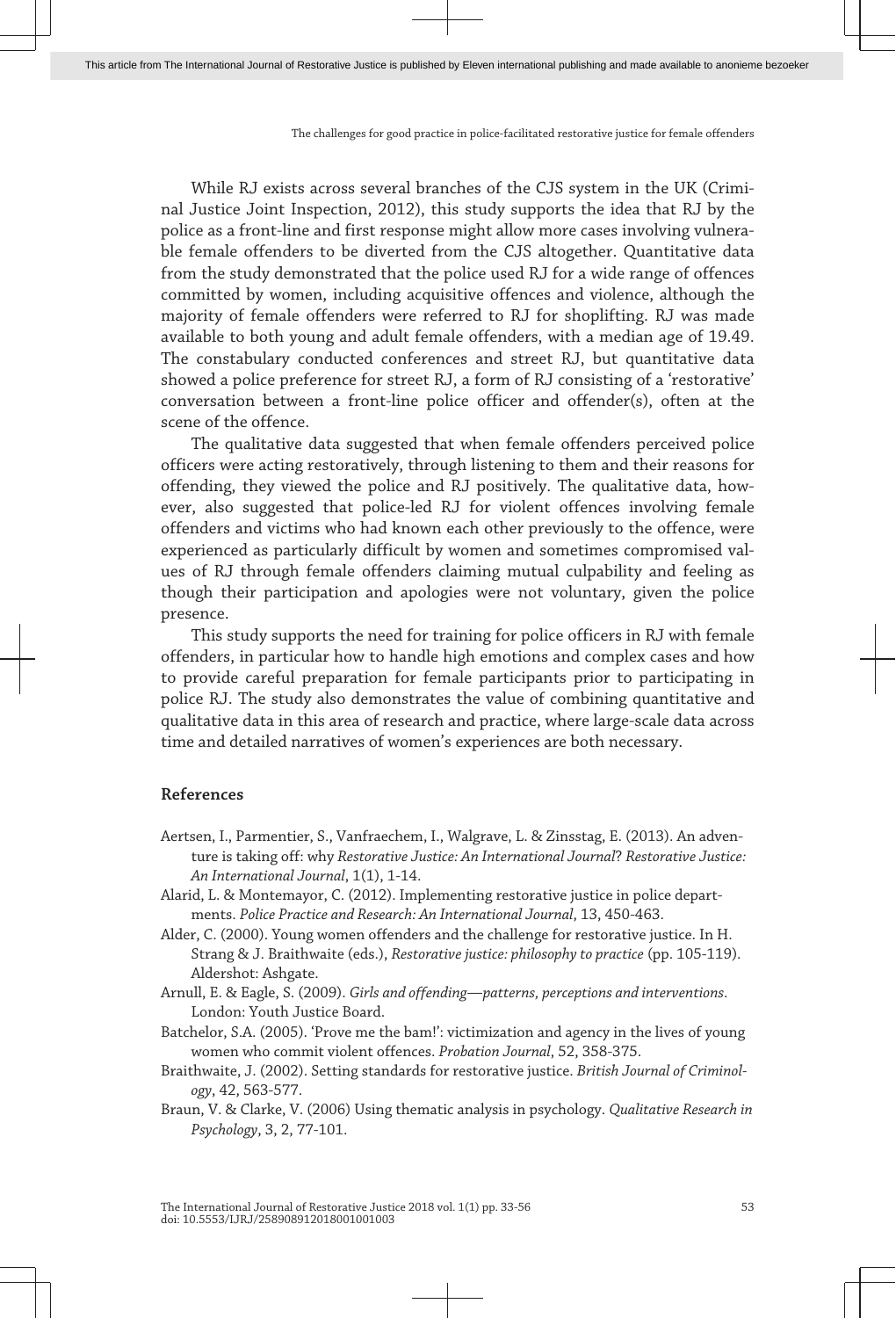Burman, M. & Batchelor, S. (2009). Between two stools? Responding to young women who offend. *Youth Justice*, 9, 270-285.

Chatterjee, J. & Elliott, L. (2003). Restorative policing in Canada: the royal Canadian mounted police, community justice forums, and the youth criminal justice act. *Police Practice and Research: An International Journal*, 4, 347-359.

Chesney-Lind, M. (1989). Girls' crime and woman's place: toward a feminist model of female delinquency. *Crime & Delinquency*, 35, 5-29.

Christie, N. (1977). Conflicts as property. *The British Journal of Criminology*, 17, 1-15.

Cockbain, E. & Brayley, H. (2012). Child sexual exploitation and youth offending: a research note. *European Journal of Criminology*, 9(6), 689-700.

Corston, J. (2007). *The Corston Report: a review of women with particular vulnerabilities within the criminal justice system*. London: Home Office.

Crime & Disorder Act (1998). London: HMSO.

Criminal Justice Joint Inspection (2012). *Facing up to offending: use of restorative justice in the criminal justice system. A joint thematic inspection by HMIC, HMI Probation, HMI Pris‐ ons and the HMCPSI*. London: HMICFRS.

Crown Prosecution Service (no date). *The code of practice for victims of crime: CPS Legal guid‐* ance. Retrieved from http://www.cps.gov.uk/legal/v\_to\_z/code\_of\_practice\_for\_the\_ victims\_of\_crime\_(victim\_s\_code)\_ -\_ legal\_ guidance/ (accessed 30 November 2017).

Cutress, L. (2015). *The use of restorative justice by the police in England and Wales*. Unpub‐ lished PhD thesis, University of Sheffield, Sheffield, UK.

Daiute, C. & Lightfoot, C. (2004). Part I: Literary readings. In C. Daiute & C. Lightfoot (eds.), *Narrative analysis: studying the development of individuals in society*. Thousand Oaks: SAGE Publications.

Daly, K. (2001). *South Australia Juvenile Justice (SAJJ) Research on conferencing. Technical report No. 2: research instruments in year 2 (1999) and background notes*. Brisbane: School of Criminology and Criminal Justice Griffith University.

Daly, K. (2008). Girls, peer violence, and restorative justice. *Australian & New Zealand Jour‐ nal of Criminology*, 41, 109-137.

Daly, K. (2013). More words on words. *Restorative Justice: An International Journal*, 1(1), 23-30.

Daly, K. & Nancarrow, H. (2010). Restorative justice and youth violence toward parents. In J. Ptacek (ed.), *Restorative justice and violence against women* (pp. 150-174). New York: Oxford University Press.

Daly, K. & Stubbs, J. (2006). Feminist engagement with restorative justice. *Theoretical Criminology*, 10, 9-28.

Dandurand, Y. & Griffiths, C. (2006). *Handbook on Restorative Justice Programmes*. New York: United Nations Office on Drugs and Crime.

DeHart, D.D. & Moran, R. (2015). Poly-victimization among girls in the justice system: tra‐ jectories of risk and associations to juvenile offending. *Violence Against Women*, 21(3), 291-312.

Elis, L. (2005). Restorative justice programs, gender, and recidivism. *Public Organization Review: A Global Journal*, 375-389.

Gaarder, E. & Presser, L. (2006). A feminist vision of justice? The problems and possibilities of restorative justice for girls and women. In D. Sullivan & L. Tifft (eds.) *Handbook of restorative justice: a global perspective* (pp. 483-494). London: Routledge.

Giordano, P., Cernkovich, S. & Rudolph, J. (2002). Gender, crime, and desistance: toward a theory of cognitive transformation. *American Journal of Sociology*, 107, 990-1064.

Gorard, S. (2012). The increasing availability of official datasets: methods, limitations and opportunities for studies of education. *British Journal of Educational Studies*, 60, 77-92.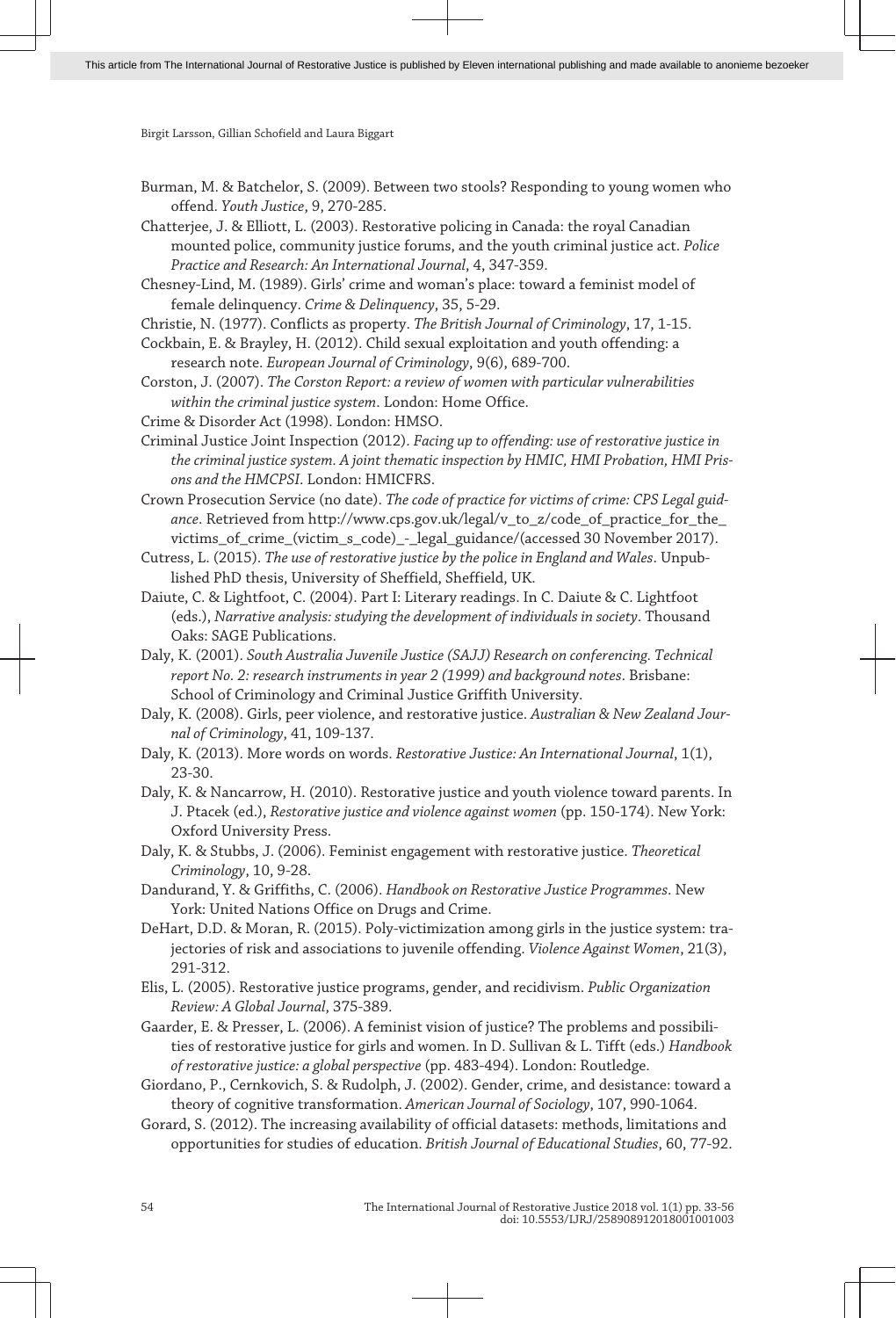- Hayes, H. (2005). Assessing reoffending in restorative justice conferences. *Australian & New Zealand Journal of Criminology*, 38, 77-101.
- Henriksen, A.-K. & Miller, J. (2012). Dramatic lives and relevant becomings: toward a Del‐ euze-and Guattari-inspired cartography of young women's violent conflicts. *Theoreti‐ cal Criminology*, 16, 435-461.
- Himmelstein, K. & Bruckner, H. (2011). Criminal-justice and school sanctions against non‐ heterosexual youth: a national longitudinal study. *Pediatrics*, 127, 1, 49-57.
- Holloway, I. & Freshwater, D. (2007). The art of sampling and collecting data. In I. Hollo‐ way & D. Freshwater (eds.), *Narrative research in nursing* (pp. 69-79). Oxford: Blackwell Publishing.
- Home Office. (1997). *No more excuses: a new approach to tackling youth crime in England and Wales*. London: Home Office.
- Home Office. (2014). *Police recorded crime and outcomes open data tables*. Retrieved from [https:// www. gov. uk/ government/ statistics/ police -recorded -crime -open -data -tables](https://www.gov.uk/government/statistics/police-recorded-crime-open-data-tables) (accessed 22 June 2017).
- Hoyle, C., Young, R. & Hill, R. (2002). *Proceed with caution: an evaluation of the Thames Val‐ ley Police initiative in restorative cautioning*. York: Joseph Rowntree Foundation.
- Joe, K.A. & Chesney-Lind, M. 1998. 'Just every mother's angel': an analysis of gender and ethnic variations in youth gang membership. In K. Daly & L. Maher (eds.), *Criminology at the crossroads: feminist readings in crime and justice* (pp. 87-109). New York: Oxford University Press.
- Light, M., Grant, E. & Hopkins, K. (2013). *Gender differences in substance misuse and mental health amongst prisoners*. London: Ministry of Justice.
- Marshall, T. (1996). The evolution of restorative justice in Britain. *European Journal of Criminal Policy and Research*, 4, 21-43.
- Marshall, T. (1999). *Restorative justice: an overview*. London: Home Office.
- Maruna, S. (2001). *Making good: how ex-convicts reform and rebuild their lives*. Washington, D.C.: American Psychological Association.
- Maxwell, G., Kingi, V., Robertson, J., Morris, A. & Cunningham, C. (2004*). Achieving effec‐ tive outcomes in youth justice: final report*. Wellington: Ministry of Social Development.
- McCold, P. (2006). The recent history of restorative justice: mediation, circles, and confer‐ encing. In D. Sullivan & L. Tifft (eds.), *Handbook of restorative justice: a global perspec‐ tive* (pp. 23-51). London: Routledge.
- McCold, P. & Stahr, J. (1996). *Bethlehem police family group conferencing project*. American Society of Criminology Annual Meeting. Chicago, 20-23 November 1996.
- McCold, P. & Wachtel, T. (1998). *Restorative policing experiment: the Bethlehem Pennsylvania Police Family Conferencing Project*. Pipersville: Community Service Foundation.
- Miles, R. (2013). *Restorative justice: female offenders in restorative justice conferences*. Lon‐ don: The Griffins Society.
- Ministry of Justice. (2015). *Code of practice for victims of crime*. London: MHSO.
- Office for National Statistics. (ONS). (2012, December). *Ethnicity and national identity in England and Wales: 2011*. Retrieved from [http:// www. ons. gov. uk/ ons/ rel/ census/ 2011](http://www.ons.gov.uk/ons/rel/census/2011-census/key-statistics-for-local-authorities-in-england-and-wales/rpt-ethnicity.html) [-census/ key -statistics -for -local -authorities -in -england -and -wales/ rpt -ethnicity. html](http://www.ons.gov.uk/ons/rel/census/2011-census/key-statistics-for-local-authorities-in-england-and-wales/rpt-ethnicity.html) (accessed 22 June 2017).
- O'Mahony, D. & Doak, J. (2004). Restorative justice is more better? The experience of police-led restorative cautioning pilots in Northern Ireland. *Howard Journal of Crimi‐ nal Justice*, 43, 484-505.
- Osterman, L. & Masson, I. (2016). *Making restorative justice work for women who have offen‐ ded: a restorative justice council research report*. London: Restorative Justice Council.
- Presser, L. (2009). The narratives of offenders. *Theoretical Criminology*, 13(2), 177-200.